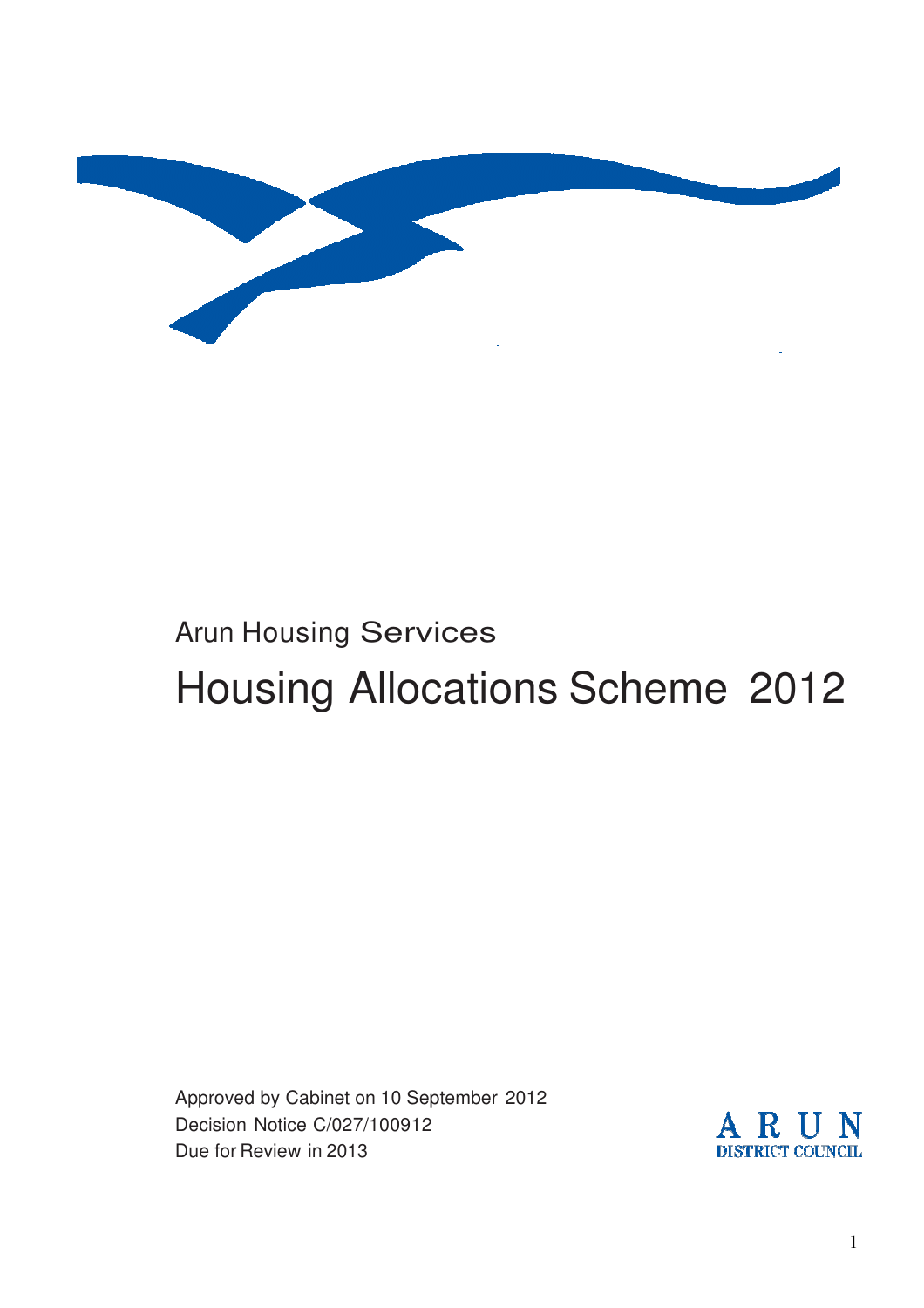| <b>Item</b> |       |                                        | Page |
|-------------|-------|----------------------------------------|------|
| 1.0         |       | <b>Introduction</b>                    | 5    |
| 2.0         |       | <b>Equalities &amp; Diversity</b>      | 6    |
| 3.0         |       | <b>Principles</b>                      | 6    |
| 4.0         |       | <b>Consultation</b>                    | 8    |
| 5.0         |       | <b>Service Standards</b>               | 8    |
| 6.0         |       | <b>Information</b>                     | 8    |
| 7.0         |       | <b>Personal Information</b>            | 8    |
| 8.0         |       | <b>Housing Register</b>                | 9    |
|             | 8.1   | Who can apply?                         | 9    |
|             | 8.2   | <b>Joint Applications</b>              | 9    |
|             | 8.2.6 | <b>Review and Appeals</b>              | 10   |
|             | 8.3   | <b>Exclusions from the Housing</b>     | 10   |
|             |       | <b>Register</b>                        |      |
|             | 8.4   | <b>Suspensions from the Housing</b>    | 11   |
|             |       | <b>Register</b>                        |      |
|             | 8.5   | <b>Reapplying for the Housing</b>      | 12   |
|             |       | <b>Register</b>                        |      |
|             | 8.6   | <b>Notification - Exclusions,</b>      | 12   |
|             |       | <b>Suspensions</b>                     |      |
|             | 8.7   | <b>Review and Appeals - Exclusions</b> | 12   |
|             |       | and Suspensions                        |      |
|             | 8.8   | <b>Applications from Under 18s</b>     | 12   |
|             | 8.9   | <b>Applications from Home Owners</b>   | 13   |
|             |       | and those with Financial Resources     |      |
|             | 8.10  | <b>Intentionally altering</b>          | 13   |
|             |       | circumstances                          |      |
|             | 8.11  | <b>False Information</b>               | 13   |
| 9.0         |       | <b>Registration and Assessment of</b>  | 14   |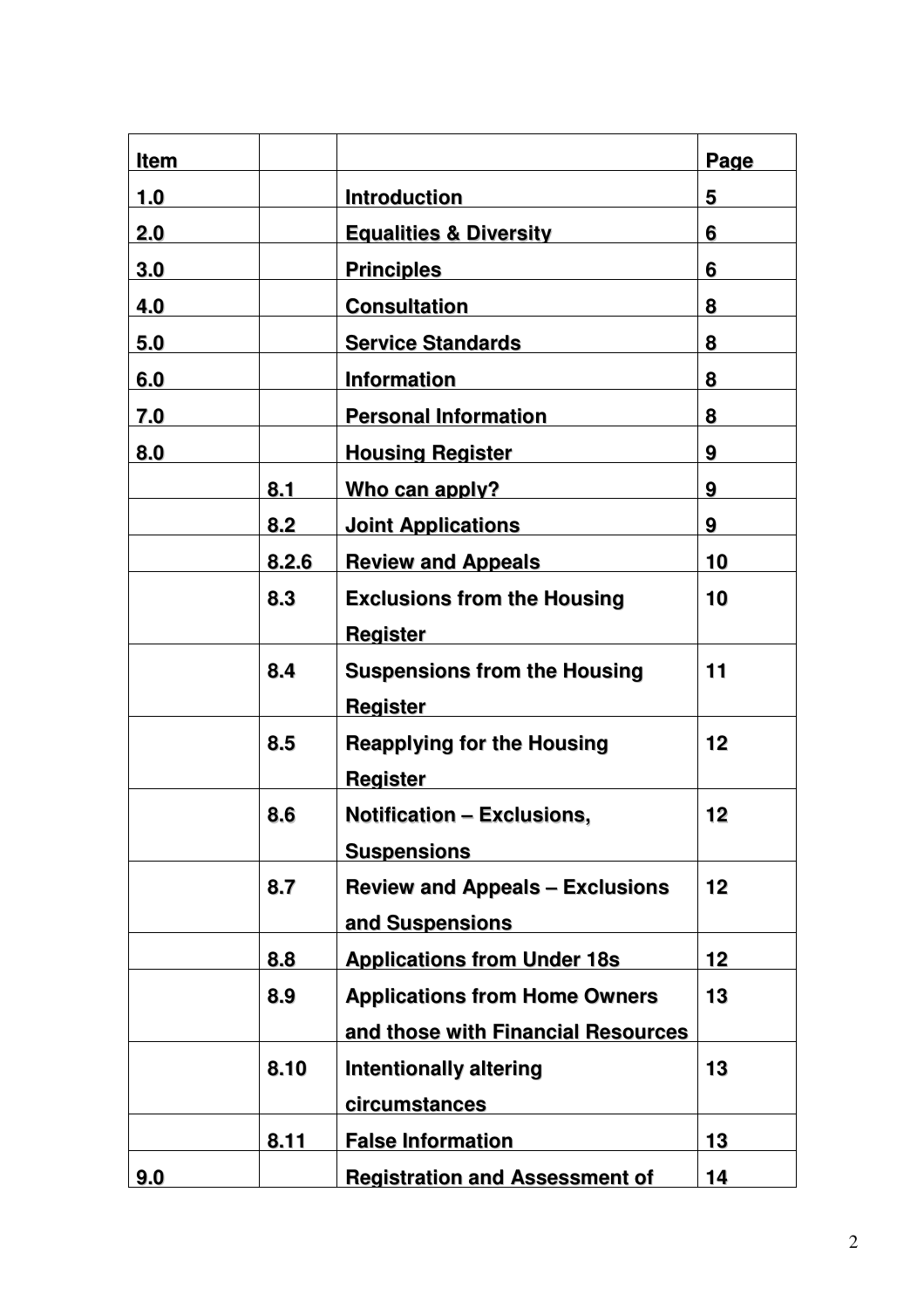|      |              | <b>Need</b>                                 |    |
|------|--------------|---------------------------------------------|----|
|      | 9.1          | How to apply                                | 14 |
|      | 9.2          | <b>Validation and Information</b>           | 14 |
|      | 9.3          | <b>Medical Information</b>                  | 14 |
|      | 9.6          | <b>Home Visits</b>                          | 15 |
|      | 9.7          | <b>Assessment of Need</b>                   | 15 |
|      | 9.8          | <b>Registration Date</b>                    | 15 |
|      | 9.9          | <b>Change of Circumstances</b>              | 15 |
|      | 9.11         | <b>Adding Adults to an Application</b>      | 15 |
|      | 9.12         | <b>Adding Children to an Application</b>    | 16 |
|      | 9.13         | <b>Renewing Applications</b>                | 16 |
| 10.0 |              | <b>Prioritising Applications and the</b>    | 17 |
|      |              | <b>Banding System</b>                       |    |
|      | 10.1         | <b>Local Priority Status</b>                | 17 |
|      | 10.2         | <b>Registration Date</b>                    | 17 |
|      | 10.3         | <b>Highest Bid Number</b>                   | 17 |
|      | 10.5         | <b>Priority Bands</b>                       | 17 |
|      | 10.6         | <b>Bedroom Deficiency</b>                   | 18 |
|      | 10.7         | <b>Band A</b>                               | 18 |
|      | 10.8         | <b>Band B</b>                               | 20 |
|      | <u>10.9</u>  | <b>Band C</b>                               | 21 |
|      | 10.10        | <b>Bands for Medical Categories</b>         | 22 |
|      | <u>10.11</u> | <b>Mobility Needs</b>                       | 22 |
|      | 10.12        | <b>Care Needs</b>                           | 22 |
|      | 10.13        | <b>Local Priorities</b>                     | 22 |
|      | 10.14        | <b>Priorities with specific eligibility</b> | 23 |
|      |              | criteria                                    |    |
| 11.0 |              | How are vacant properties                   | 25 |
|      |              | advertised?                                 |    |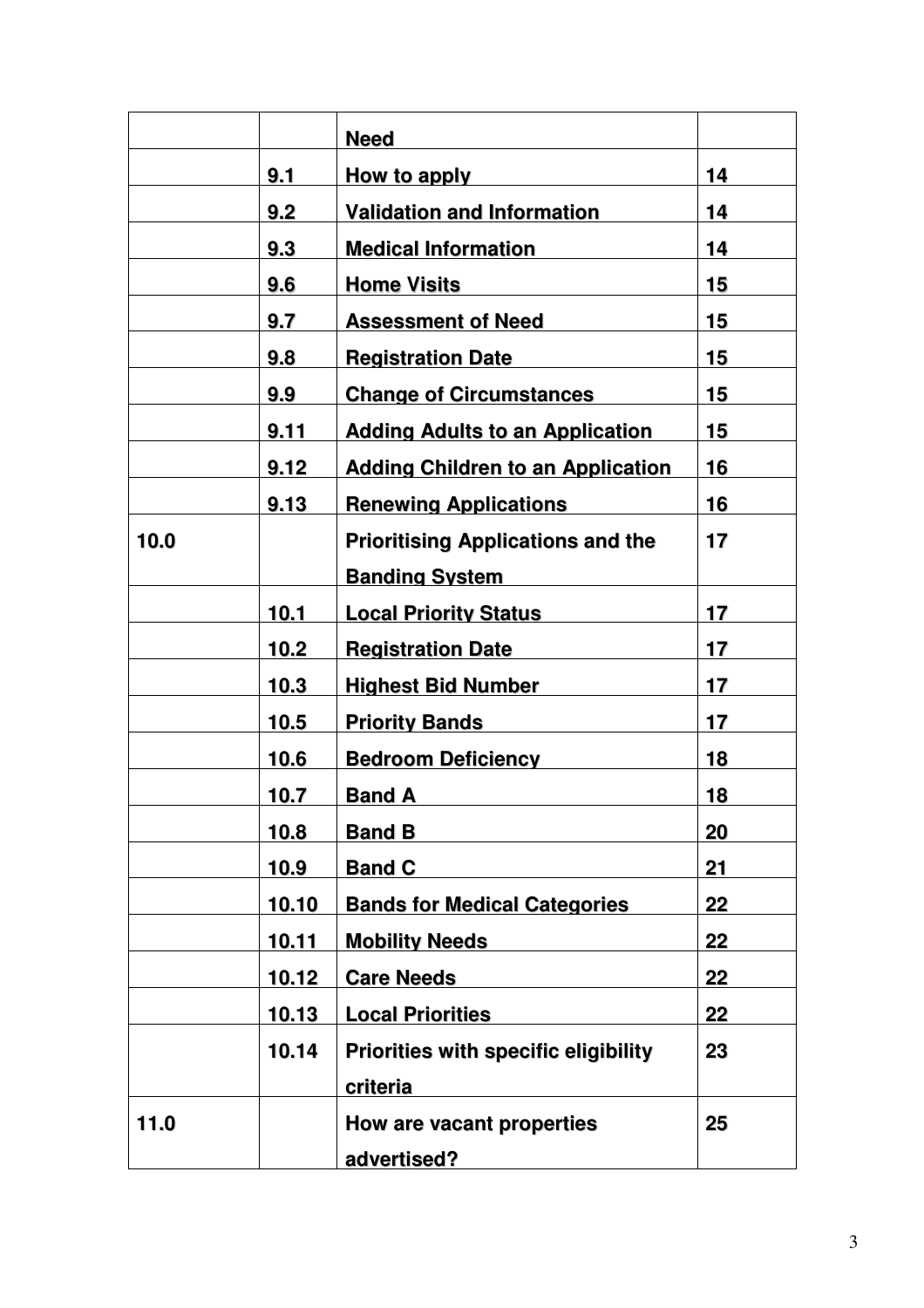| 12.0              |   | <b>The Bidding Process</b>             | 26 |
|-------------------|---|----------------------------------------|----|
| 13.0              |   | <b>The Selection Process</b>           | 27 |
| 14.0              |   | <b>Direct Lettings</b>                 | 28 |
| 15.0              |   | <b>Ending a Joint Tenancy when one</b> | 29 |
|                   |   | party to the tenancy leaves            |    |
| 16.0              |   | <b>Local Lettings Plans</b>            | 30 |
| 17.0              |   | <b>Tenancy Policy</b>                  | 30 |
| 18.0              |   | <b>Implementation Arrangements</b>     | 31 |
| <b>Appendices</b> |   |                                        |    |
|                   | 1 | <b>Consultation with stakeholders</b>  | 32 |
|                   | 2 | <b>Services Standards</b>              | 33 |
|                   | 3 | <b>Review and Appeal Procedures</b>    | 34 |
|                   | 4 | <b>Verification Checklist</b>          | 36 |
|                   | 5 | <b>Local Connection</b>                | 38 |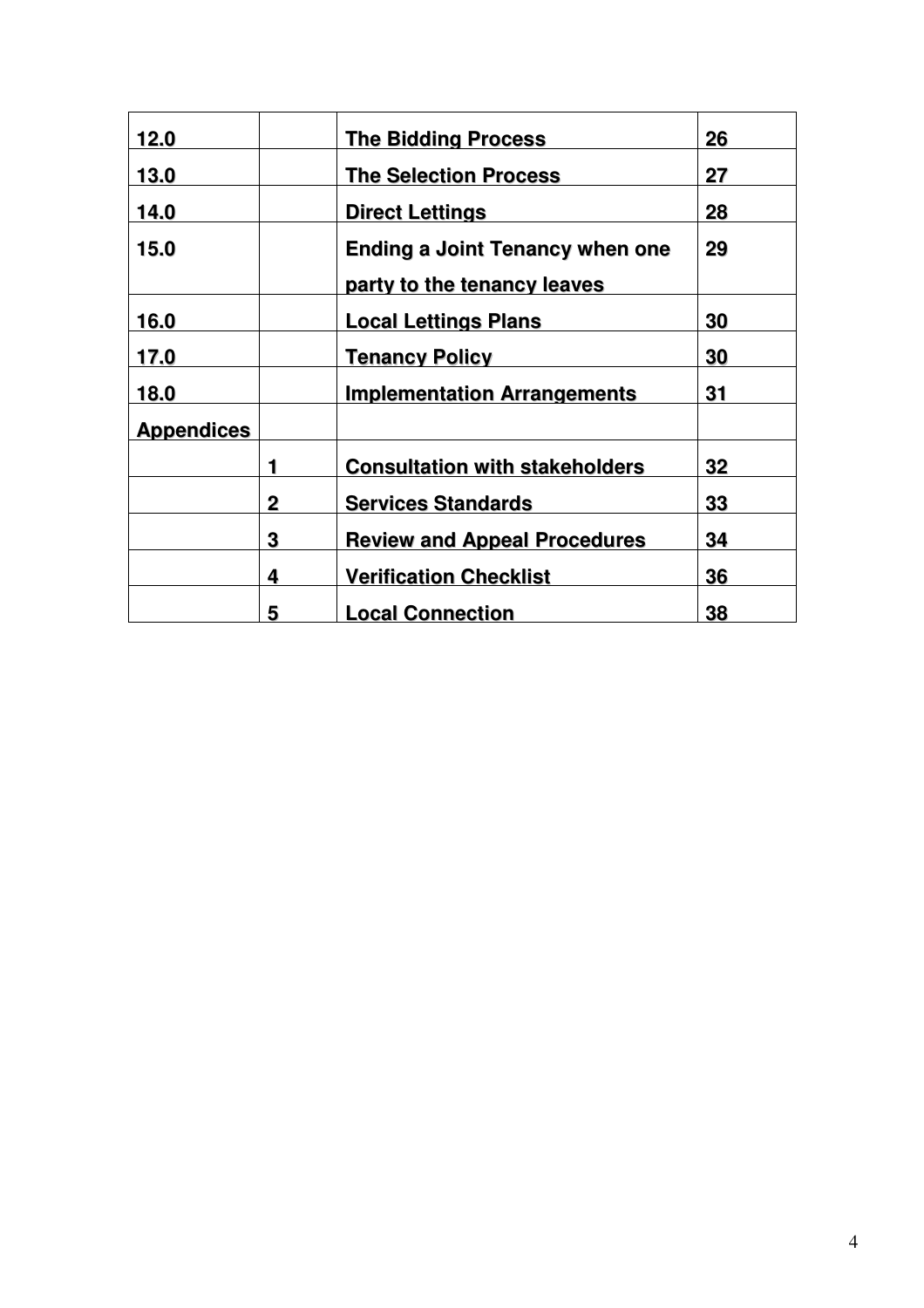# **Arun District Council – Allocations Scheme**

## 1.0 **Introduction**

- 1.1 The Allocations Scheme sets out the priorities and procedures for the allocation of affordable (social) housing in the Arun District. Approximately 9% of all homes in Arun are affordable homes comprising Council homes owned and managed by the Council and homes owned by Registered Provider Landlords (Registered Providers) as at 1 April 2012. The scheme applies to applicants applying to join the housing register for the first time (referred to as 'home seekers') and existing Council or Registered Provider tenants wanting to move (referred to as transfers). The provision of an Allocations Scheme is a legal requirement; Section 167 of the Housing Act 1996 refers.
- 1.2 The scheme has been developed in the context of the Localism Act 2011 which gives local authorities greater authority to determine whether people do or do not qualify for social housing within their areas and the priority they should be given.
- 1.3 The Council is committed to offering an element of choice to all those seeking housing, enabling people to make well-informed decisions about their housing options referred to as 'Choice Based Lettings'. Choice based letting will help to improve the sustainability of the affordable housing stock across Arun by encouraging residents to have a stake in their community.
- 1.4 The Council has joined with other local authority partners in Sussex to operate a choice based letting scheme called 'Homemove'. Homeseekers and transfer applicants are placed in one of three bands of housing need according to their circumstances. Vacancies are advertised on the Homemove website and can be found at www.homemove.org.uk and applicants are able bid for a property, in some circumstances residents may also receive a personal free information sheet. Housing need, local priorities, local connection and how long an applicant has waited are considered when a home is allocated, Section10 Refers.
- 1.5 Changes to housing legislation have introduced new forms of tenancy. Applicants who are offered an Arun District Council tenancy will be offered a fixed term flexible tenancy if they are moving into accommodation with two or more bedrooms, unless they are existing Arun Tenants who are moving to smaller accommodation that does not have disabled adaptations. At the end of this tenancy their need for this accommodation will be reviewed. This will have one of the following outcomes:-
	- A further fixed term tenancy of the existing property may be agreed
	- The tenant may be given 12 months notice that they will need to be making arrangements to move to alternative accommodation. Officers will work with the household to help them identify suitable alternative accommodation, either in the private sector or within the social housing stock depending on circumstances.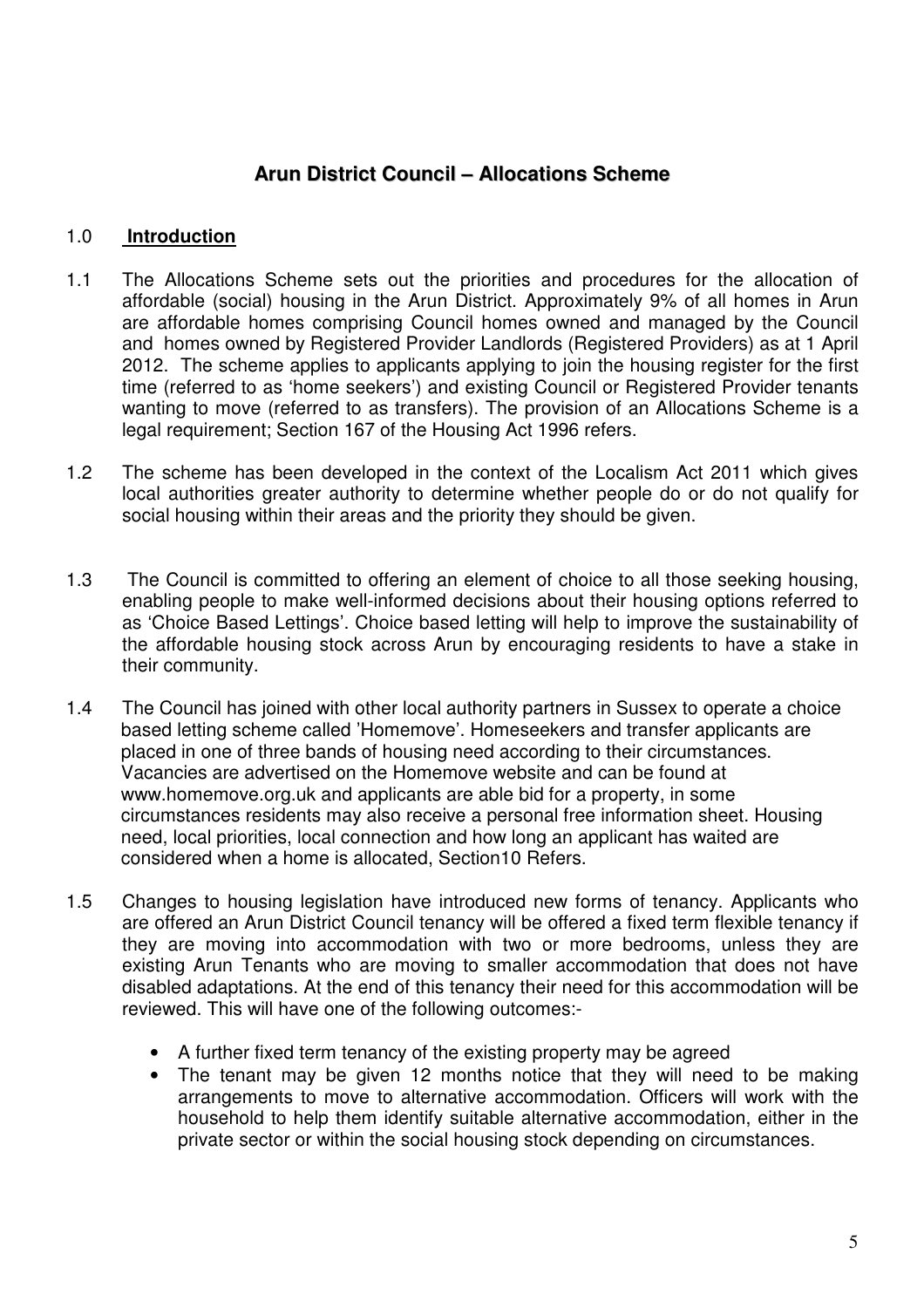For further information please refer to the Council's Flexible Tenancy Policy at www.arun.gov.uk

- 1.6 The social housing sector now also offers 'affordable rents' in addition to 'social rents'. Many housing association properties are now offered at an 'affordable rent' which is usually higher than social rents as it is fixed at 80% of open market value. When advertising a property the details will clearly state the rent level of the property that is being advertised. Applicants are able to exercise choice regarding the properties for which they bid. If, however, they are subject to time limits within the Band in which they are placed, applicants will be expected to bid for social and affordable rented homes as both will be considered suitable.
- 1.7 To meet the needs of existing affordable housing tenants and to improve the sustainability of communities and make the best use of the existing affordable housing stock, a proportion (25%) of vacancies of both new and existing homes will be offered to current tenants of Arun District Council and participating Registered Providers.

# 2.0 **Equalities and Diversity**

- 2.1 A fair and equitable community is a key objective of the Council's Sustainable Community Strategy 'Our Kind of Place'. The Allocations Scheme aims to ensure that the allocation of affordable homes and associated services is fair and that no service users are discriminated against on the grounds of their age, disability, race, colour, religion, ethnicity, gender, sexuality, family status, transgender or transexuality.
- 2.2 Access to the scheme may be more difficult for people with a disability, sight or hearing impairment and for those who do not speak English as a first language. The Council is committed to helping all those who need assistance to access the scheme particularly by working closely with other agencies and supported housing providers.
- 2.3 The scheme has been subject to an Equalities Impact Assessment. This is available on request and contains an action plan to ensure that the impact of the allocations policy is monitored and reported regularly.

## 3.0 **Principles**

- 3.1 The Allocations Scheme is based on the following key principles
	- 1) To allocate housing fairly, consistently and carefully and to ensure that allocations decisions are transparent.
	- 2) To provide clear and easy to understand information to allow applicants to make informed choices, and ensure that the Allocations Scheme sets a clear framework by which to assess all applications, without fettering discretion.
	- 3) To enable applicants to express choice in selecting their accommodation wherever possible.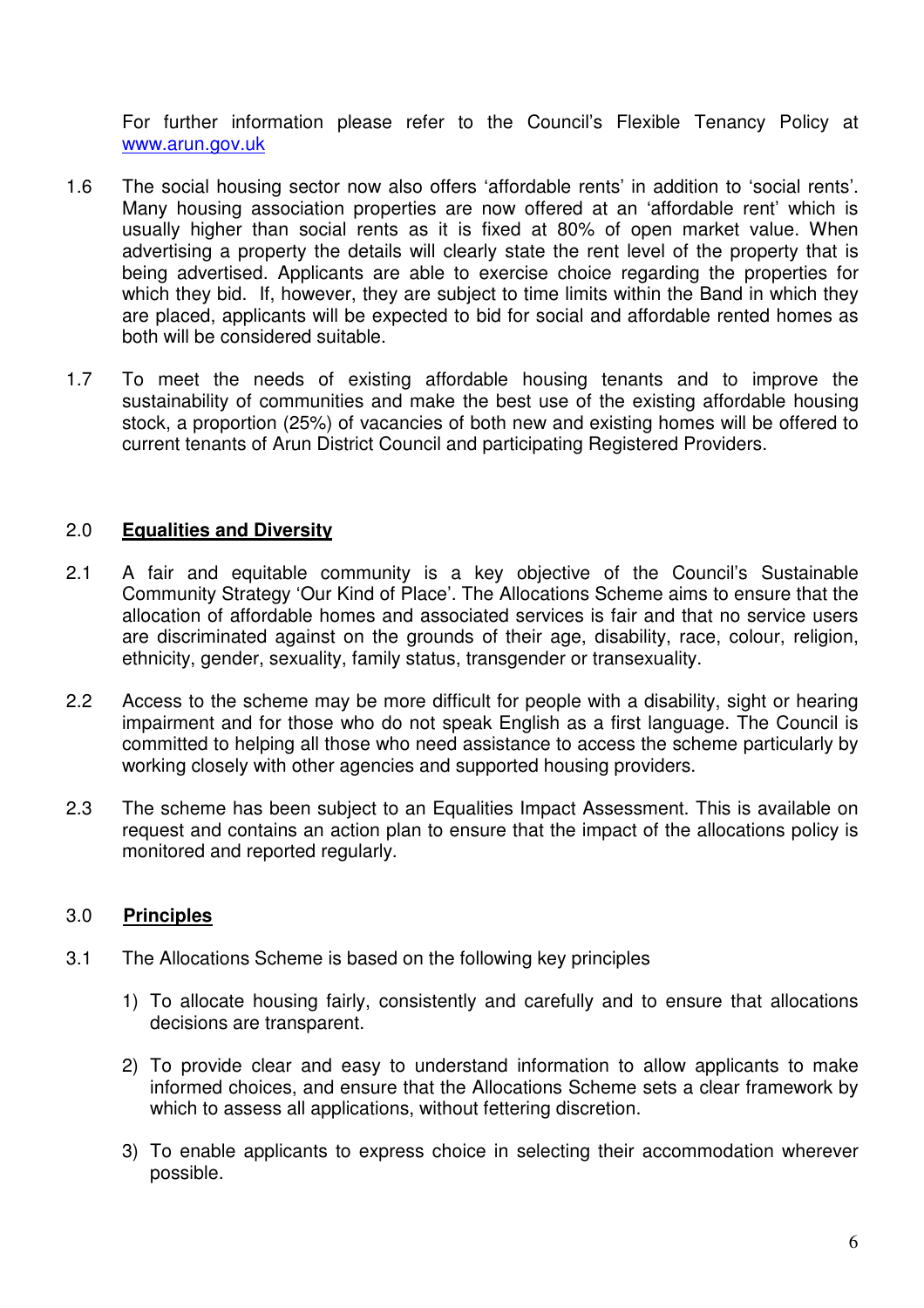- 4) To provide appropriate advice to applicants whom the Council is unable to house, including accurate and timely referrals to other agencies.
- 5) To provide a high quality service with clear standards. We expect staff to be able to do their jobs without fear of personal injury, abuse or discrimination.
- 6) To meet the requirements of Part Vl Housing Act 1996 (as amended by the Homelessness Act 2002) and the Localism Act 2011 giving reasonable preference to those applicants in greatest need. The Council is required to give reasonable preference to the following categories of person:
	- Those who are homeless or threatened with homelessness or to whom a duty has been accepted (within the meaning of the Housing Act 1996 as amended by the Homelessness Act 2002).
	- Those in unsanitary or overcrowded housing or living in unsatisfactory conditions.
	- Those who need to move on medical or welfare grounds, including a disability.
	- Those who need to live in a particular locality in the district, where failure to meet that need would cause hardship to themselves or others.

Applicants may fall into one or more of these categories

- 8) To have regard to the Codes of Guidance issued by the Government from time to time and best practice.
- 9) To take account of the Council's own published Housing and Homelessness Strategies and local priorities.
- 10) To create sustainable communities having regard for local circumstances.
- 11) To reduce the cost and use of temporary accommodation by providing advice and assistance to prevent homelessness and by making sure that homeless people and people threatened with homelessness are rehoused as soon as possible.
- 12) To make the best use of the affordable housing in the district ensuring that vacant homes are let quickly and efficiently.
- 13)The Allocations Scheme will be reviewed from time to time to reflect any changes in the law or Government Guidance and ensure continued improvement.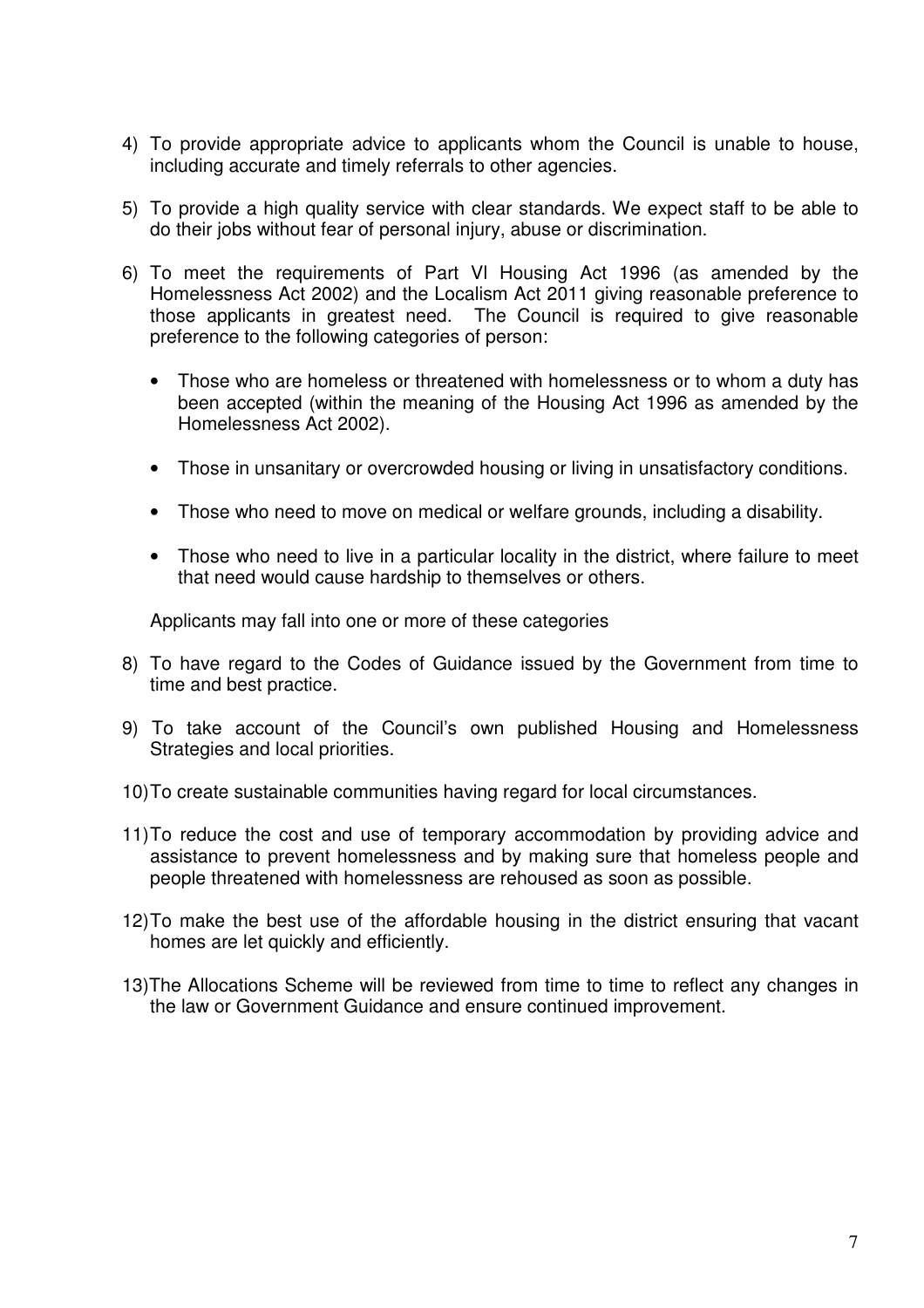# 4.0 **Consultation**

4.1 The Council recognises the importance of involving, consulting and raising awareness with local communities about housing allocations to reach agreement about an allocation scheme that balances housing needs from both national and local perspectives. Engaging with stakeholders before the current scheme was agreed was therefore a priority. An overview of the consultation process is attached as Appendix 1.

## 5.0 **Service Standards**

5.1 The Council will publish service standards for the allocations scheme which will also be included with the housing service standards agreed for and with its own tenants, Appendix 2 refers. The Council will review and publicise its performance against these standards annually.

## 6.0 **Information**

- 6.1 The Council will provide a free summary of the Allocations Scheme known as the Scheme Users Guide to any member of the public upon request. The guide is also issued to all applicants upon registration. The Council will provide a full copy of the Allocations scheme on its website and a copy can also be inspected at the Council offices. The Council will provide a full copy of the Allocations Scheme (at a reasonable cost) upon request.
- 6.2 Vacancies are advertised on the Sussex Homemove website, www.homemove.org.uk (11.1 refers). Details of all recently let properties are also included showing the number of bidders for each property and the Band and priority date of the successful applicant. Applicants who are vulnerable and unable to access the internet or call into the Civic Centre, Littlehampton or into the Town Hall in Bognor Regis, will be sent a personal free information sheet on request. Other Band C applicants may be included in this scheme if there are special circumstances. Applicants who do not fall within these categories are able to subscribe to receive a freesheet at a moderate cost (£10 for 6 months in May 2011) by writing to:- Homemove, PO Box 340, Ruislip, HA4 4AR.

## 7.0 **Personal Information**

- 7.1 Applicants have the right to see the information held about them and receive a copy of the information held on computer, or on paper file. This is a 'subject access request' for which the Council charges a reasonable administration fee.
- 7.2 Personal information will be handled in accordance with the Data Protection Act and will be subject to appropriate confidentiality.
- 7.3 By submitting an application form to join the Housing Register an applicant consents to the processing of sensitive personal data about themselves. Where an applicant's household includes non dependent adults, their consent will also be obtained. The Council may disclose information contained in an application and about associated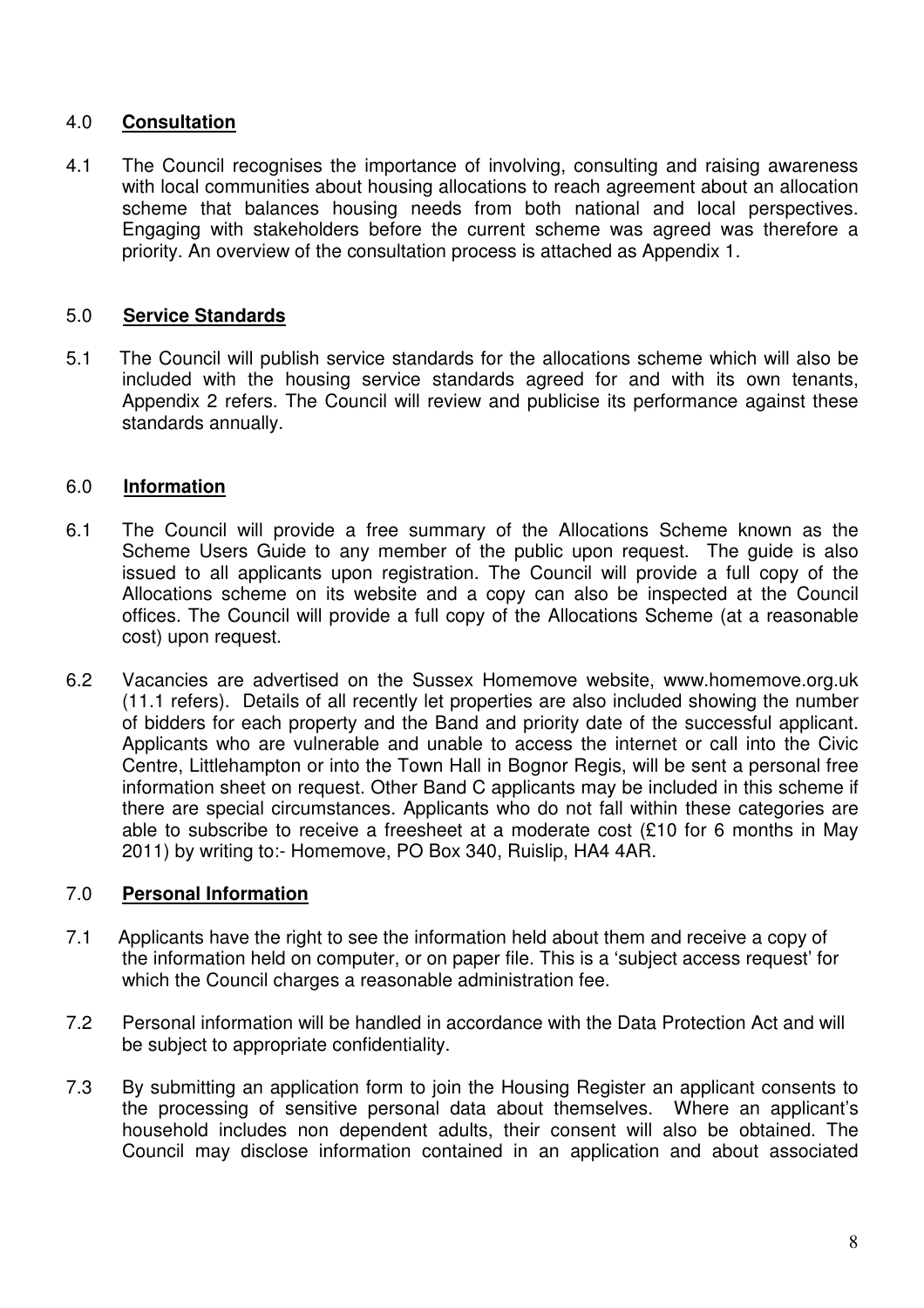'bidding' activity and rehousing prospects to agents and/or service providers and may also share this information with other relevant Council services as the law permits.

7.4 All information submitted in respect of an application will be verified. Verification may include credit checks, Electoral Register and Council Tax records checks, and other agencies.

## 8. 0 **Housing Register**

#### 8.1 Who can apply?

The Council will consider all applications for housing from both home seekers and transfer applicants in accordance with this Allocations Scheme. The Housing Register is open to anyone who is 16 years of age or over (subject to the exclusions provisions see 8.3 below) who has a local connection within the Arun District and is in housing need as defined by this policy. Although applications will be accepted from those aged 16 or over, those under the age of 18 will only be offered accommodation in certain circumstances, see 8.8 below.

#### 8.2 Joint Applications

- 8.2.1 Applications from partners who are cohabiting may be registered as joint applications giving both parties joint and several rights and responsibilities for any future tenancy. Partners include same sex couples.
- 8.2.2 In some cases one partner may be ineligible due to their immigration status; in this case the other partner will be registered as the sole applicant.
- 8.2.3 Joint applicants will not be accepted where either applicant, if they were to apply singularly to join the housing register, would either be excluded or deferred from the register on the grounds of previous unacceptable behaviour (by them or any other person included on their application for rehousing), rent arrears or housing debt (8.3 below refers).
- 8.2.4 Dependents, family members or other adults who are not partners of the applicant (such as residential carers) cannot usually be joint applicants.
- 8.2.5 If joint applicants wish to change to sole applications (for example due to relationship breakdown) but wish to remain registered, the application will continue in the name of a partner with residency and parenting responsibilities for children of the household. The remaining applicant may make a new application in their own name, with a new application date. Couples with no dependents may mutually agree to have an application transferred to the sole name of one of the partners. The remaining applicant may make a new application in their own name, with a new application date. However if no agreement can be reached the original application will be cancelled and each applicant will need make a new application with a new application date. In the event of the Council being unable to contact one of the joint applicants by writing to them at their last known postal or e-mail address after a period of 4 weeks the application may be transferred into the sole name of the other applicant at that applicant's request.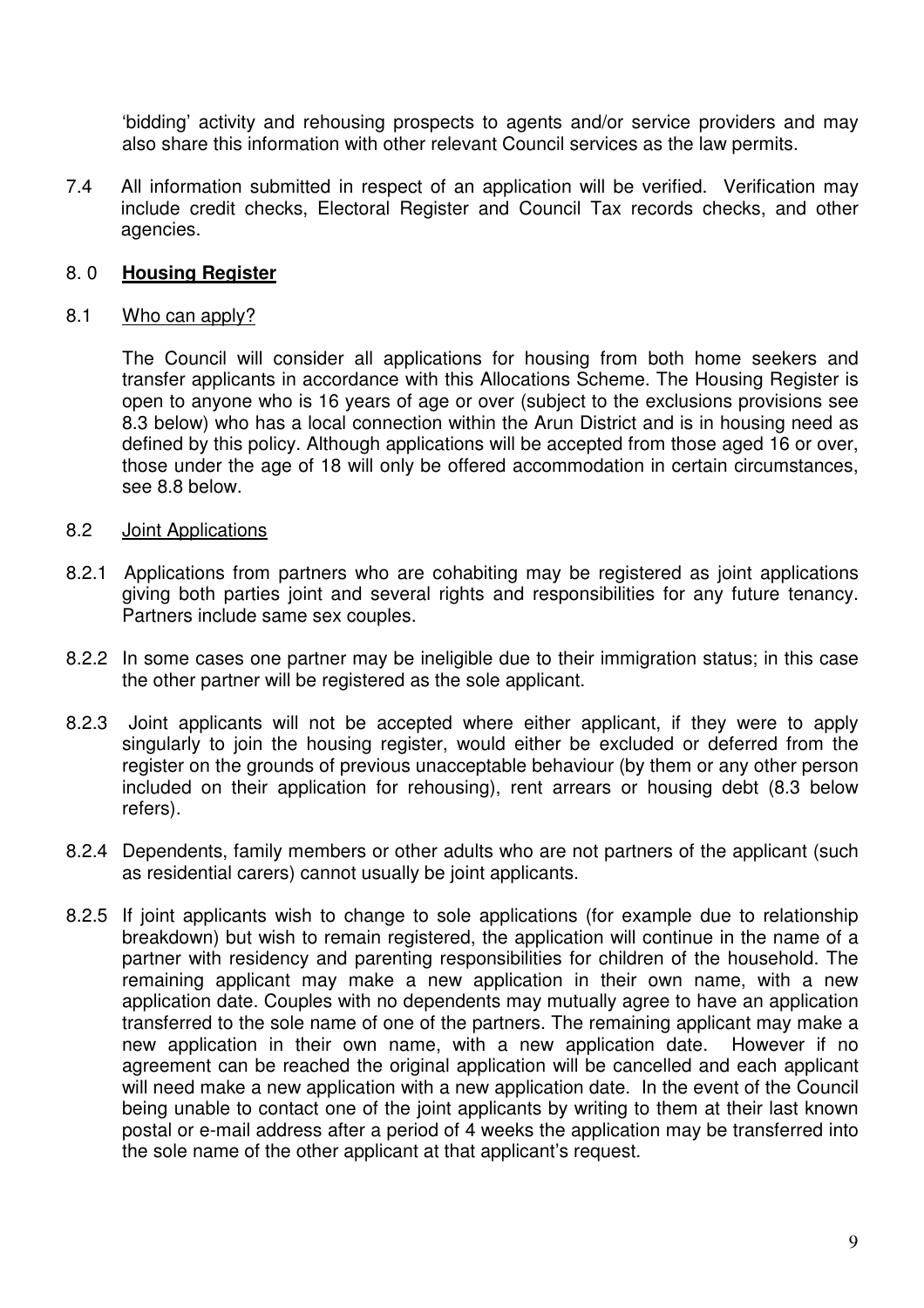## 8.2.6 Review and Appeals – Joint Applications

If an applicant disagrees with the decision to change their joint application to a sole application they can request a review. If the applicant is dissatisfied with the review decision they have a final right of appeal to the Housing Appeals Panel, Appendix 3 refers

#### 8.3 Exclusions from the Housing Register

The following persons are not eligible for entry on the Housing Register for the allocation of affordable housing if one or more of the following criteria apply to their household:

#### 8.3.1 Persons from abroad

By virtue of the Housing Act 1996 (section 160a), the Council cannot allocate housing to a person who is subject to immigration control within the meaning of the Asylum and Immigration Act 1996 unless that person falls within an exemption specified by the Secretary of State.

#### 8.3.2 Persons guilty of unacceptable behaviour

The Council will not exclude an applicant on the grounds of unacceptable behaviour where the events occurred more than 7 years ago.

 The Council will exclude an applicant from the register where the applicant, or a member of the households, has been guilty of unacceptable behaviour within the past 7 years, which if the applicant was a tenant of the council would entitle the Council to a possession order (Part 1 of Schedule 2 of the Housing Act 1985).

Unacceptable behaviour can include:-

- Serious proven breach of tenancy conditions including harassment, nuisance and violence including serious nuisance or annoyance to neighbours such as Demoted Tenancy, Notices upheld in respect of Environmental Protection Act or Noise Act.
- Conviction of using the accommodation or allowing its use for immoral or illegal purposes
- Allowing the property to be seriously damaged by the tenant or other residents or visitors which has resulted in an evidenced claim for the Council or other Landlord
- Conviction of an arrestable offence committed in the locality relating to violence or threats of violence
- Conviction of an arrestable offence relating to violence or threats of violence against Council staff
- Eviction from social housing for nuisance or harassment (racial or otherwise) where this behaviour is apparent at the time of application

#### 8.3.3 Rent Arrears and Housing Related Debt

Applicants with rent arrears or housing related debts to the Council or other Registered Provider (Housing Association) in excess of £1,000 will not be accepted on to the register. Housing related debt includes rent bonds and deposits, any recoverable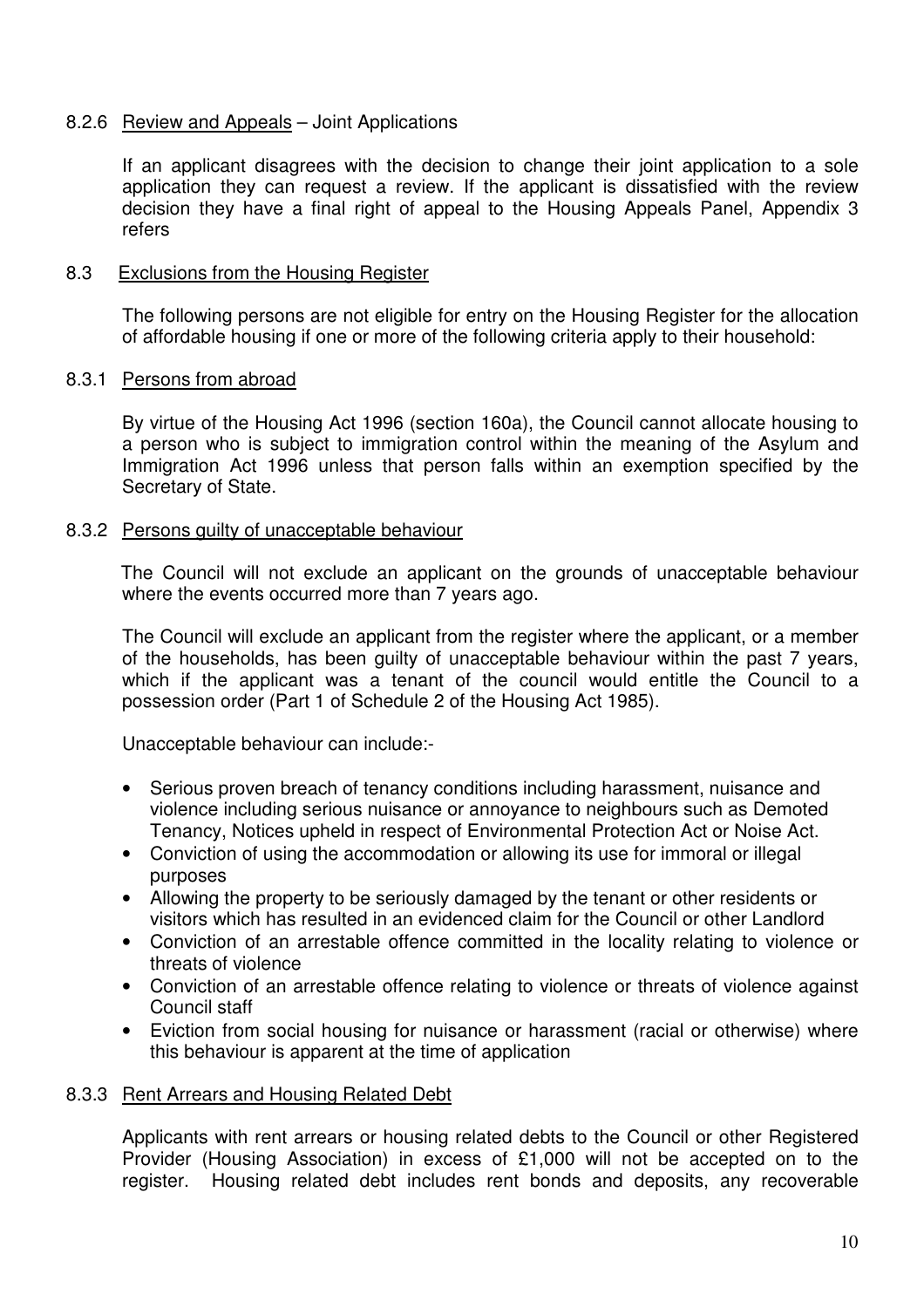payments made on behalf of the applicant in respect of homelessness or previous tenancies with the Council or Registered Provider, Council Tax debt and housing benefit overpayment on their property.

If the applicant is a former tenant of a housing association and their former landlord is not satisfied that repayments of a former debt are being made, the application may be excluded from the register and no further application accepted until the debt is cleared.

#### 8.3.4 Applicants with no Local Connection to Arun

Applications from households who do not meet one of the local connection criteria contained in Appendix 5 will not be accepted onto the Housing Register.

#### 8.3.5 Applicants who have no housing need

Applications from households whose circumstances do not meet any of the Band Reasons, and therefore are not considered to be in housing need will not be accepted onto the housing register.

#### 8.3.6 Applicants with sufficient income and/or savings to secure alternative housing

 Applicants will be considered as having sufficient financial resources to meet their housing need in full for the property size for which they are eligible if their total household income is four times greater than the Local Housing Allowance or they have savings of more than £16,000 (or equivalent to savings/capital/asset limit for state benefit entitlement). This will be reviewed in April each year.

#### 8.4 Suspensions from the Housing Register.

Applicants will be accepted on to the housing register, but their application will be suspended and they will not be offered accommodation in the following circumstances:-

#### 8.4.1 Rent Arrears and Housing Related Debt

Applicants with rent arrears or housing related debt to the Council or Registered Providers (Housing Associations), under £1000 will be eligible to join the housing register but their application will be suspended until the debt is repaid in full. Housing related debt includes rent bonds and deposits, any recoverable payments made on behalf of the applicant in respect of homelessness or previous tenancies with the Council or Registered Provider, Council Tax debt and housing benefit overpayment on their property.

#### 8.4.2 Property Condition

If the applicant is a tenant of the Council or a Registered Provider (Housing Association) and the tenants' current home requires repairs, cleaning, decorating and other general maintenance which in accordance with the tenancy agreement are the tenants responsibility they will be suspended. An application will be activated when the tenant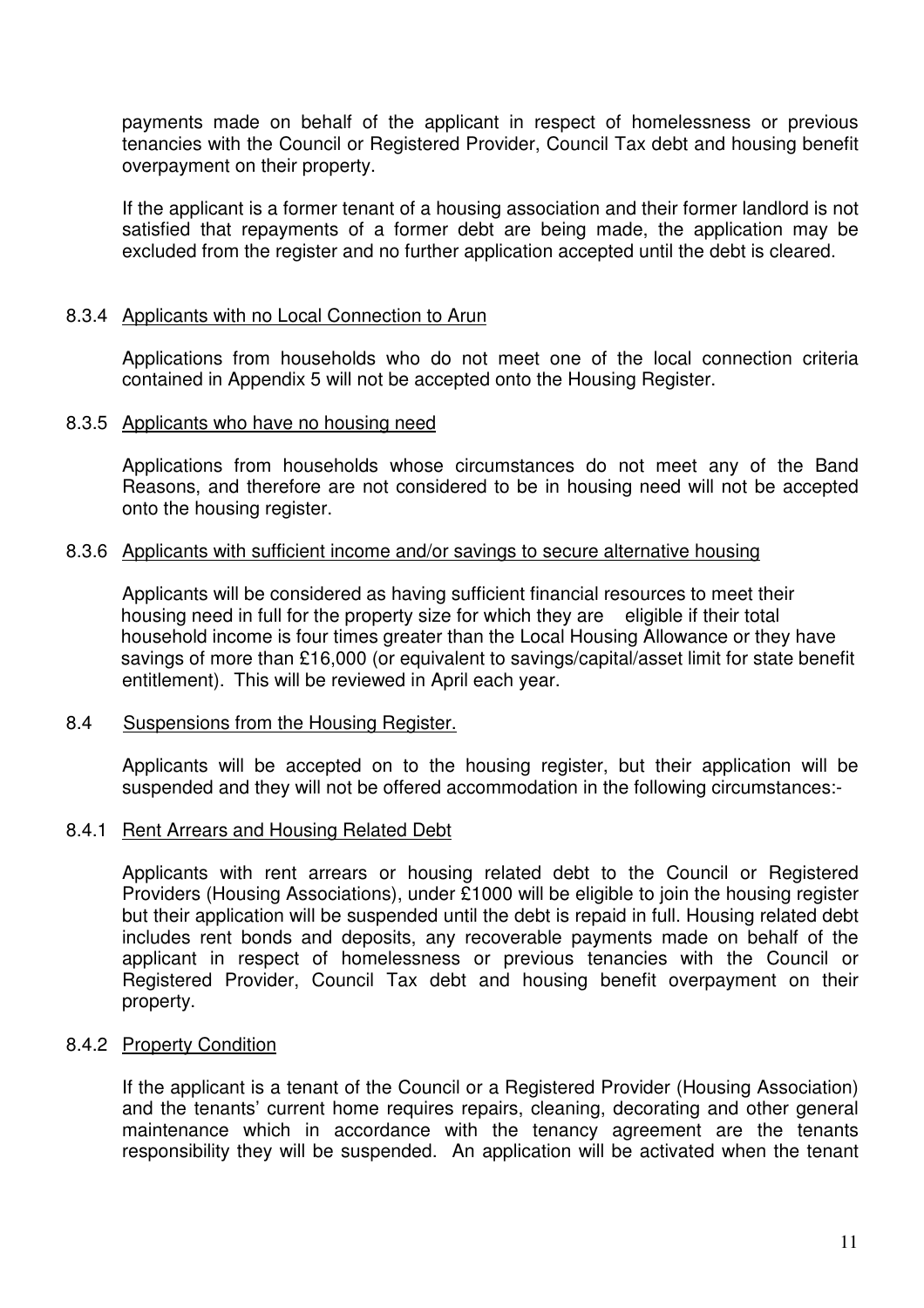has completed the necessary work. Exceptions may be made for vulnerable applicants, older residents and where an applicant is downsizing, moving from a house to a flat.

## 8.5 Reapplying for the Housing Register

A fresh application will be considered from previously ineligible applicants if:-

- The applicants immigration status has changed, or
- The applicant can demonstrate that previous behaviour resulting in exclusion from the housing register has improved
- The applicant has cleared rent arrears or housing-related debt or is sustaining payments for at least six months and the debt is below £1000.
- There are new and exceptional circumstances to support accepting an application

#### 8.6 Notification-Exclusions, Suspensions

If the Council decides that an applicant should be excluded from the register or suspended as explained above, the Council will notify the applicant in writing setting out the reasons for the decision, the time period for the exclusion and their right to request a review of the decision. Such a notice, if not received by the applicant, is treated as having been given if it is available at the Council's office for a reasonable period for collection either by the applicant or on the applicant's behalf.

#### 8.7 Review and Appeals – Exclusions and Suspensions

If an applicant disagrees with the decision to exclude or suspend their application they can request a review. If the applicant is dissatisfied with the review decision they have a final right of appeal to the Housing Appeals Panel, Appendix 3 refers.

#### 8.8 Applications from Under 18s

- 8.8.1 Anyone over the age of 16 can join the housing register, although we will not usually offer them accommodation until they are over 18. In the event that there is an urgent housing need, a further assessment will be carried out and we will work with the individual to find the most suitable accommodation which will only be made if we are satisfied that the young person is able to live independently, able to sustain a tenancy, and has an identified package of support available to them.
- 8.8.2 A person under the age of 18 however does not have the legal capacity to hold a tenancy. Therefore the Council or a Registered Provider partner will normally expect that any tenancy granted to a person who is under 18 will be held by Trustees until that person attains the age of 18.
- 8.8.3 If there is a joint application from a household which includes children and one or both of the applicants are under 18 a licence will be given until the youngest applicant reaches 18. The Council or Registered Provider will not unreasonably withhold granting a new joint tenancy to both parties when the youngest applicant reaches the age of 18.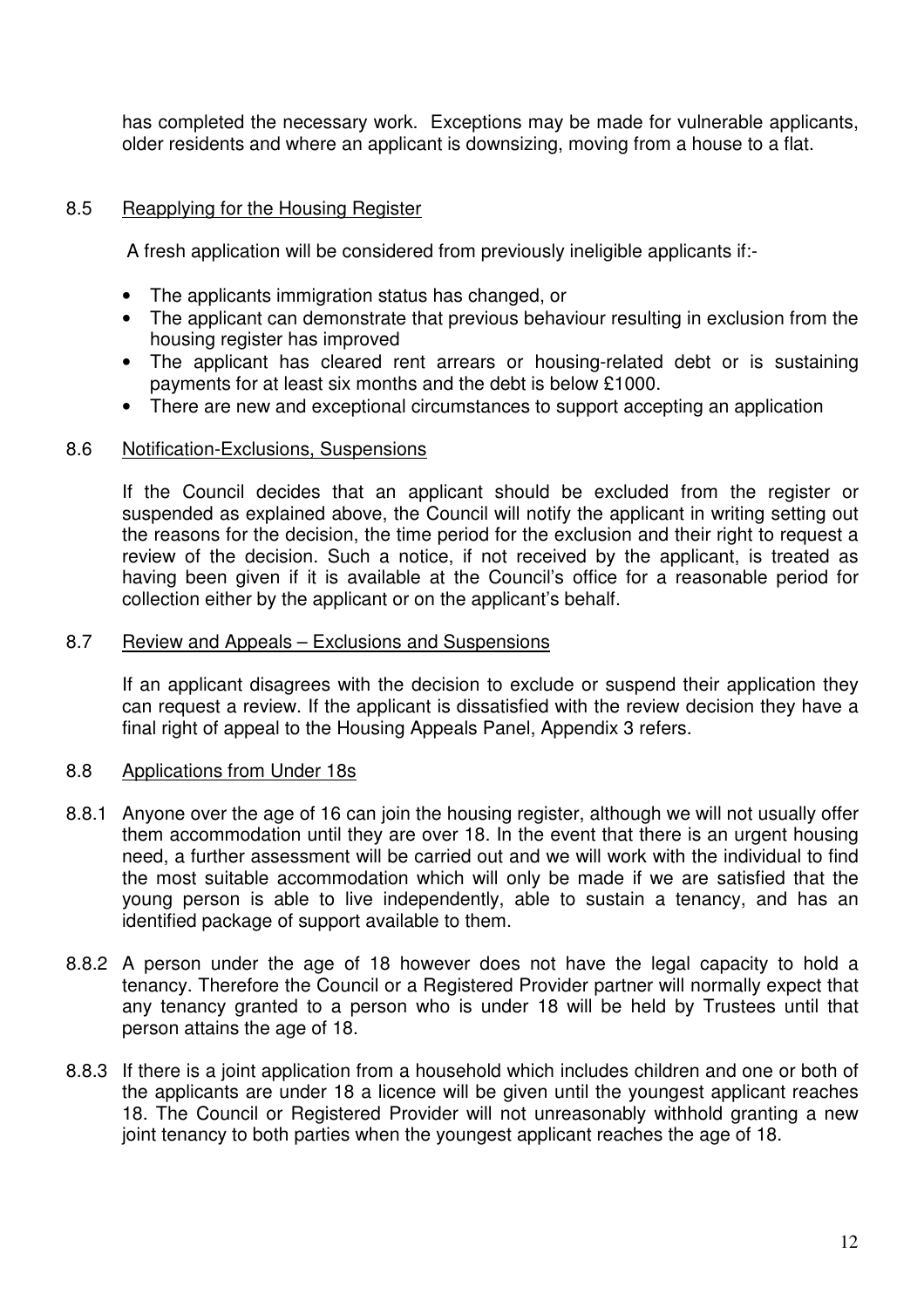## 8.9 Applications from Home Owners and those with Financial Resources

- 8.9.1 Home owners who are in housing need and do not have the means to resolve their housing situation will be accepted onto the housing register.
- 8.9.2 Where there are medical problems, applications will be accepted from Owners in the following circumstances:
	- Where it is not possible to adapt the current accommodation to meet the needs of the owner occupier's medical condition
	- Where it is too expensive to adapt the existing accommodation to meet the needs of the owner occupier's medical condition and they cannot afford to buy or rent suitable alternative housing
	- The sale of the property would not allow the owner occupier to purchase or rent an alternative property suitable to their needs
	- Where there is low demand for a particular type of property e.g. some Sheltered Housing Schemes

#### 8.10 Intentionally altering circumstances

Applicants have a responsibility not to intentionally worsen their circumstances to achieve or progress to a higher band. They have the responsibility to make best use of the financial resources of their household and the accommodation they have and will be assessed as if this is the case. Should an applicant have the means to secure more suitable accommodation or has voluntarily given up accommodation which is suitable for their needs, or where a deliberate act results in the worsening of overcrowding without good reason, the Council may assess the application based on the applicants need in their previous accommodation, prior to the 'intentional 'act or on the basis that applicant has the means to resolve or at least improve their housing circumstances. The Council will reasonably consider, on a case by case basis, the joint income and resources of an applicant and their household against the availability and affordability of suitable housing.

#### 8.11 False Information

If an applicant intentionally provides false information or withholds information when applying to the Council for housing, we will consider taking legal action against the applicant (this could include a fine of up to £5000). Under section 171 of the Housing Act 1996 it is an offence to:

- Intentionally provide false information or
- Intentionally withhold information that should have been given to the Council

If the applicant has already been granted a tenancy the Council may take action to recover the property.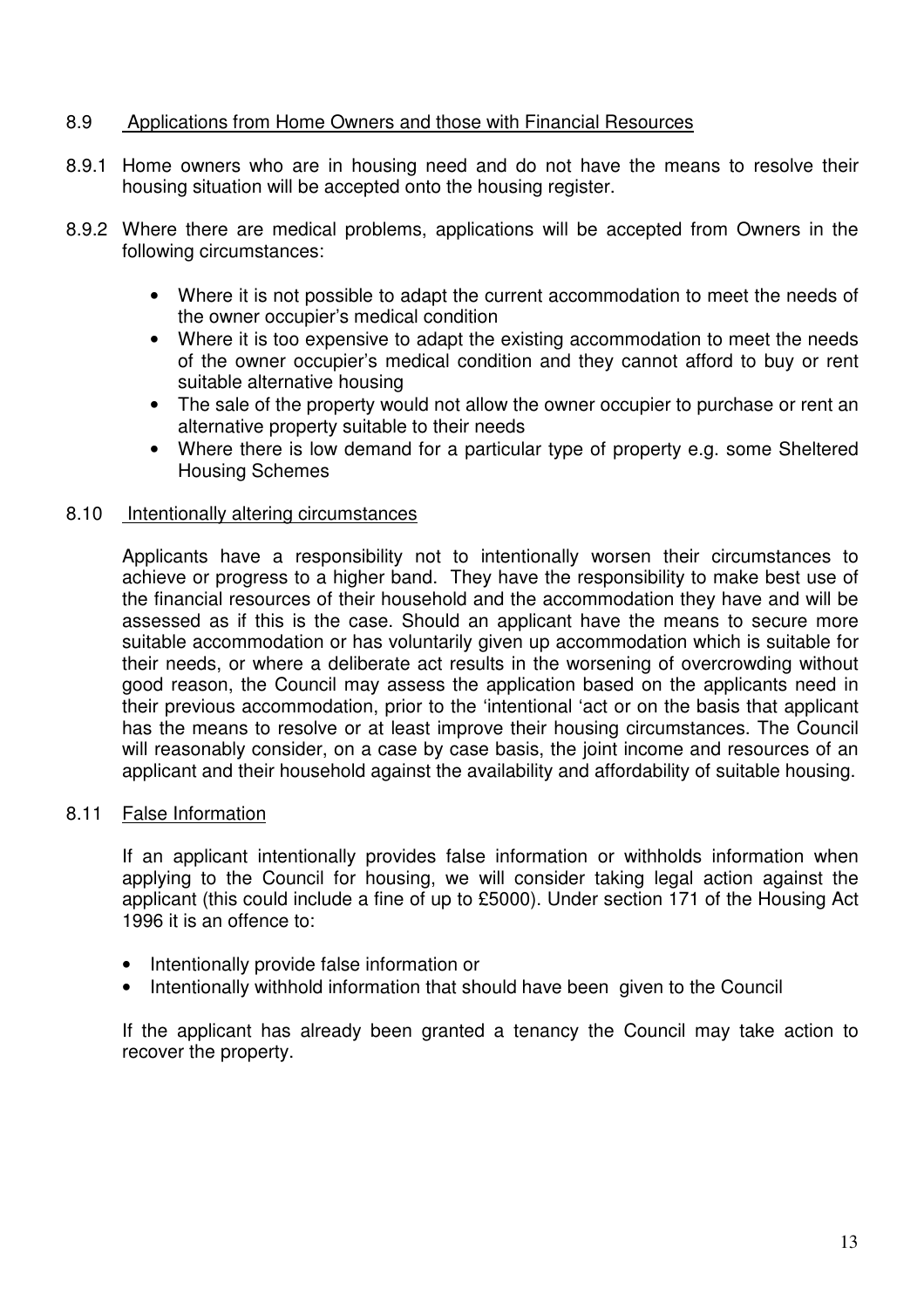## 9.0 **Registration and Assessment of Need**

## 9.1 How to apply

All applicants requesting re-housing must complete an application form to join the housing register. Applicants are encouraged to apply on line at: https://www1.arun.gov.uk/ihousing/HousingApplication/appstart.asp. Help will be provided where requested to complete an application form. If it is not possible for an application to be made online, paper applications can be made available by contacting the Housing Allocations Team. However a paper application form will only be provided if it is not possible for the applicant to apply on line.

#### 9.2 Validation and Information

 Applicants will be assessed based on the information provided on the application form. It is the applicant's responsibility to ensure that the form has been completed accurately. Any incorrect information could mean that the priority given is altered at any stage of the process.

 If the Council wishes to carry out enquiries to verify the information that has been provided at any stage of the process it may do so. Assessment of the application will be delayed whilst this is carried out. However the Council will not, delay the assessment of the application unreasonably.

No allocations will be made until the applicant has provided all verification requested. If this is not provided when required it may result in the applicant losing a potential offer of accommodation.

#### 9.3 Medical Information

 A self assessment medical form is available for completion if an applicant feels that their current accommodation is affecting their health or the health of a member of their family and the applicant feels that this should be taken into account when assessing the household's priority for housing.

- 9.4 On the receipt of an application and any self assessment medical form the Council may require specialist advice to determine the applicant's housing need. Specialist advice may include referral to a medical adviser, social services or other individuals or agencies as appropriate.
- 9.5 If the Council considers that further medical information is required from a medical adviser a request will be made for that applicant to obtain a formal medical letter or report directly from the medical specialist concerned. The Council is not able to directly contact an applicant's doctor, consultant or specialist nor is the Council able to pay for such an assessment to be made. The Council may seek its own specialist advice when considering medical information as part of an application and may also seek the advice of the Occupational Therapy service concerning applications where either the applicant or a member of the applicant's household has mobility needs.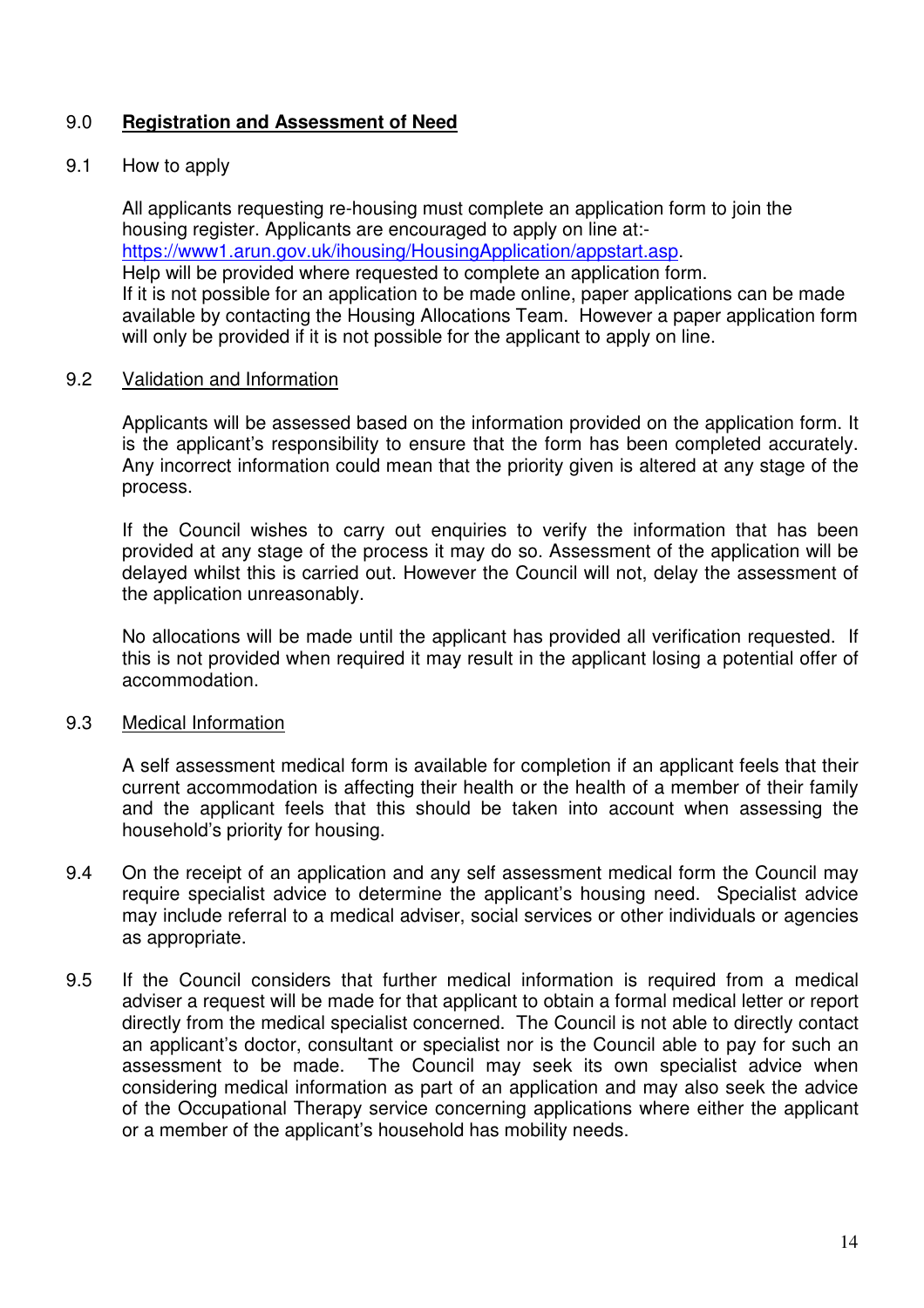Once all the medical advice has been received and taken into account the Council will consider what medical priority should be awarded.

#### 9.6 Home Visits

To assess applicants' current housing circumstances it may be necessary to visit an applicant at home.

#### 9.7 Assessment of Need

Once all the relevant information is received, and checked for eligibility where necessary, an application will be registered and placed in the appropriate priority band, in addition a local priority weighting may be granted, section 10 refers. The applicant will receive written confirmation of their registration date, priority status and reason for it, the property size for which they can bid and mobility group if appropriate. If an applicant disagrees with the assessment of need or local connection or priority assessment the applicant can request a review. If the applicant is dissatisfied with the review decision they have a final right of appeal to the Housing Appeals Panel, Appendix 3 refers.

#### 9.8 Registration Date

The registration date is the date the application is received, or in the case of homeless applicants to whom a full duty is accepted the date that the Council accepts a duty to rehouse if this is earlier.

#### 9.9 Change of circumstances

All applicants are required to inform the Council immediately when their housing circumstances change. A change in circumstances may mean an application is moved up or down a band, or local connection or local priority is altered. If any change results in a band change the Council will write to inform the applicant of the new band, their new priority date if applicable and their right to request a review of the decision, see 9.7 above.

9.10 If an applicant is moved into a higher band then the priority date will be the date they were accepted into the higher band. If an applicant is moved to a lower band then their priority date will be their original acceptance date. If an applicant disagrees with the assessment of need the applicant can request a review. If the applicant is dissatisfied with the review decision they have a final right of appeal to the Housing Appeals Panel, Appendix 3 refers.

#### 9.11 Adding Adults to an Application

Additional adults will not be added to an application where this results in the need for larger accommodation than the applicant's household was originally eligible, other than if an overriding need such as ill health or disability can be evidenced. Simply wishing to be part of the household is not sufficient reason for inclusion on the application.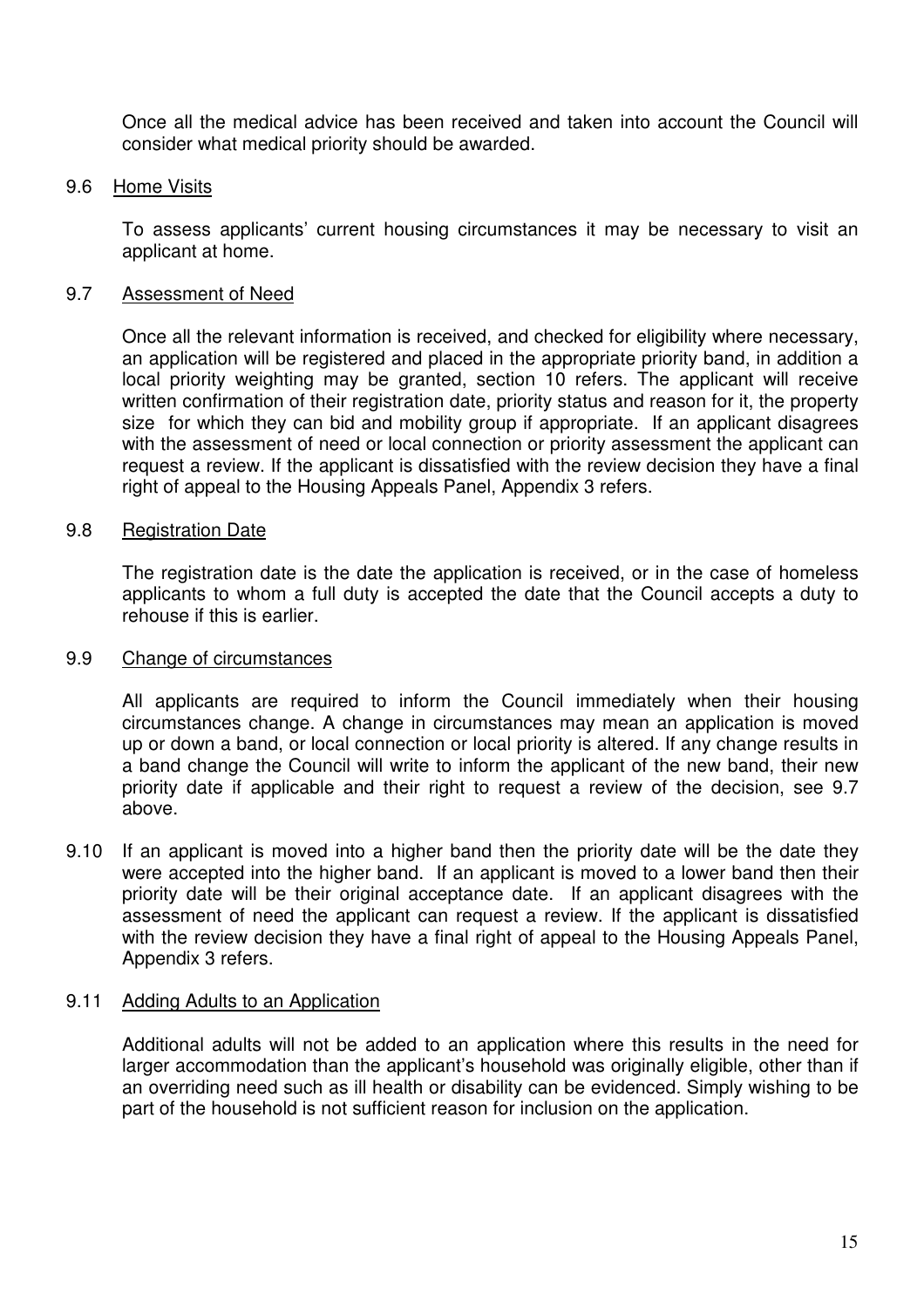Adults requiring an extra bedroom will only be added to an application if they have a demonstrable need to live with the applicant and if they plan to make their sole home with the applicant on a permanent basis.

Applicants who require an additional bedroom to enable full time (24 hour) care may include this on their application. Proof of this requirement will be sought.

#### 9.12 Adding children to an Application

An expected child (or children) will be eligible to be included on the application from when the mother is 6 months into her pregnancy. At this date housing need, and housing requirements will be assessed including the expected child as a member of the household.

#### 9.13 Renewing Applications

The Council may write to an applicant on or after the anniversary of their application to establish whether an applicant wishes to remain on the housing register. If no response is received within 4 weeks a final letter will be sent advising the applicant that the application will be cancelled in one week if they fail to make contact. Where possible the Council will make additional contact with applicants who have a high a level of need.

#### 9.14 Removing or suspending an application from the Housing Register

An application will normally be removed from the Housing Register in the following circumstances:

- An applicant does not respond to correspondence within 28 days
- An applicant asks the Council to cancel their application
- An applicant accepts the tenancy of a property provided by the Council or another social housing landlord
- An applicant accepts the offer of home purchase by shared ownership
- An applicant no longer qualifies for the Register
- An applicant successfully moves under the mutual exchange scheme
- An applicant is no longer eligible to be on the housing register

An application will normally be suspended if new information shows that the applicant meets the criteria given in paragraph 8.4. This will be monitored if the applicant bids successfully for a property.

When an application is removed or suspended from the register the Council will let the applicant know in writing and explain why. If an applicant disagrees with the decision to remove or suspend their application from the register the applicant can request a review. If the applicant is dissatisfied with the review decision they have a final right of appeal to the Housing Appeals Panel, Appendix 3 refers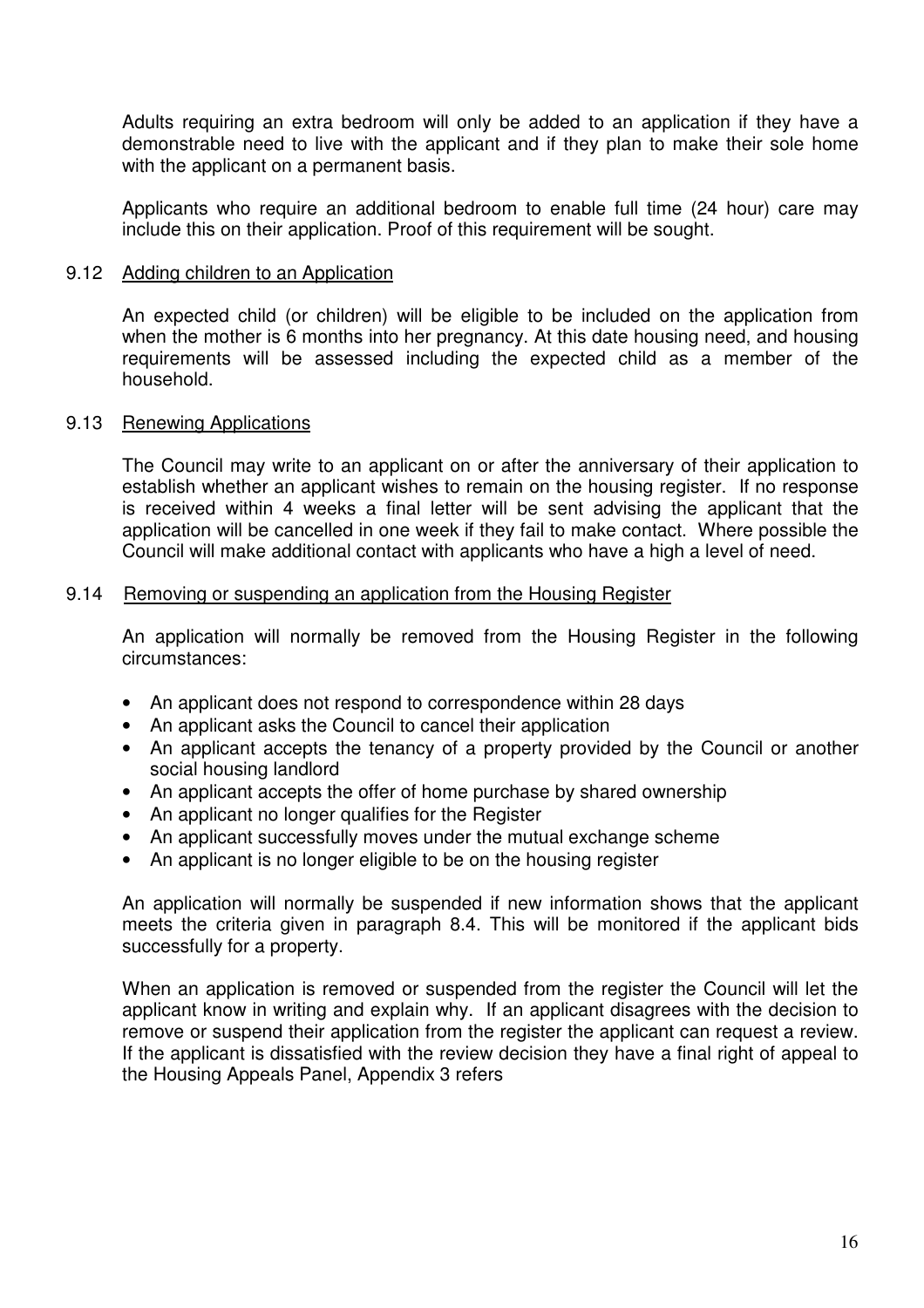## 10.0 **Prioritising Applications and the Banding System**

 There are three priority bands; Band A is the highest priority band and Band C the lowest. To prioritise between applicants within the same band the following priority criteria are applied to rank applicants:-

#### 10.1 Local Priority Status

Local priority status (see 10.13 below) will be the first consideration when prioritising between applicants in the same band.

#### 10.2 Registration date

Registration date will be the second consideration when prioritising between applicants in the same band.

#### 10.3 Highest Bid Number

In the event of a tie, where two applicants have the same status (that is Local Priority Status only or Local Connection Status only or Local Priority Status and Local Connection Status) and have both been registered on the housing register for the same length of time priority will be given to the applicant with the highest bid number. Every bid will be assigned a random number when the bid is made. This is expected to occur rarely and at the time of adopting the allocations scheme had in fact never occurred.

- 10.4 An applicant with Local Priority Status will always have priority over an applicant with one or more lower ranking priority criteria. Where there is a tie, i.e. both have the same ranked priority (e.g. both have a local priority status or both have a local connection priority, the next ranked priority will be considered and so on.
- 10.5 Priority Bands Band A Bidding Timescales

 Band A is the highest priority band; applicants placed within this band therefore have high and urgent need. The Council wishes to ensure these applicants are rehoused as soon as practically possible. Moving on homeless households placed in temporary accommodation provided by the Council is important to ensure sufficient ongoing supply of temporary accommodation and to minimise costs. The following conditions therefore apply to applicants placed in Band A :-

- Band A applicants are required to bid for suitable properties within 6 weeks or 12 weeks of registration in the band as indicated above (except bands relating to underoccupation). Applicants who fail to bid in each bidding cycle, using the maximum number of bids allowable, within these timescales, and fail to accept a resulting offer of accommodation, will be dealt with in the following way:-
- Homeless households where the Council has accepted a duty placed in Band A are required to bid within 6 weeks. If an applicant fails to bid for suitable properties and accept a resulting offer of accommodation within this time scale the Council may either make a direct offer and discharge its duty, or consider that it has discharged its duty by the offer that has been made. One reasonable offer of accommodation will be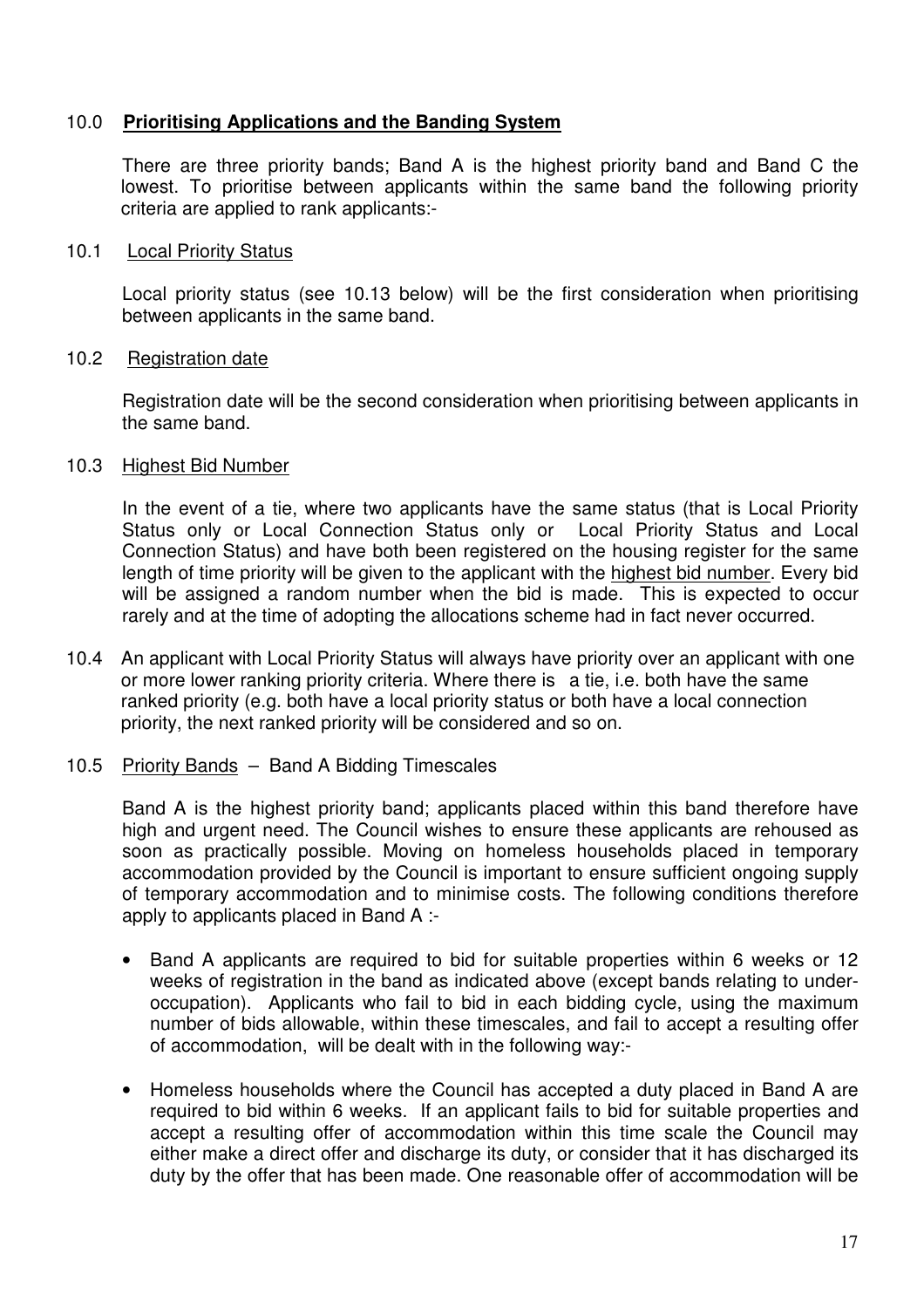made as discharge of the council's rehousing duty. If this is refused the application will be cancelled.

- Applicants who are in Band A (except those relating to under-occupation) and are not applicants owed the main homeless duty will be cancelled if they fail to bid for suitable properties or if they refuse an offer of suitable accommodation which is made as a result of a bid.
- Applicants in Band A who have been placed in temporary accommodation by the Council are only permitted to bid for properties that are immediately available or undergoing minor works.
- In assessing whether a property is suitable for an applicant when applying the time limits set within Band A all tenancy types and rent levels are considered suitable. If applicants have a particular need to be in a certain location they should submit their reasons in writing for consideration.

#### 10.6 Bedroom Deficiency

In assessing bedroom deficiency every bedroom that is available within the property will be taken into account regardless of its size. For the purposes of this policy, a bedroom is defined as any room which is capable of accommodating one or more beds and can be used for this sole purpose. In the case of single people and couples without children a bed sitting room is considered to have the required number of rooms.

## 10.7 Priority Bands - **Band A**

- 10.7.1 Homeless households owed the main duty (see below) by Arun District Council placed in bed and breakfast or short term temporary accommodation where the only prospect of meeting the households needs is in permanent accommodation. (Applicants required to bid within 6 weeks of being placed in Band A)
- 10.7.2 Homeless households owed the main duty (see below) by Arun District Council placed in temporary accommodation where the landlord requires the property back or the property is unsuitable to meet the applicants' needs or a member of the households needs.

(Applicants required to bid within 6 weeks of being placed in Band A)

10.7.3 Homeless households owed the main duty (see below) by Arun District Council making their own temporary arrangements (including securing short term housing) or suffering family split due to a genuine lack of accommodation. (Applicants required to bid within 6 weeks of being placed in Band A)

 (Main duty is defined as the main duty under section 193 Part 7 of the Housing Act 1996 (as amended by the Homelessness Act 2002)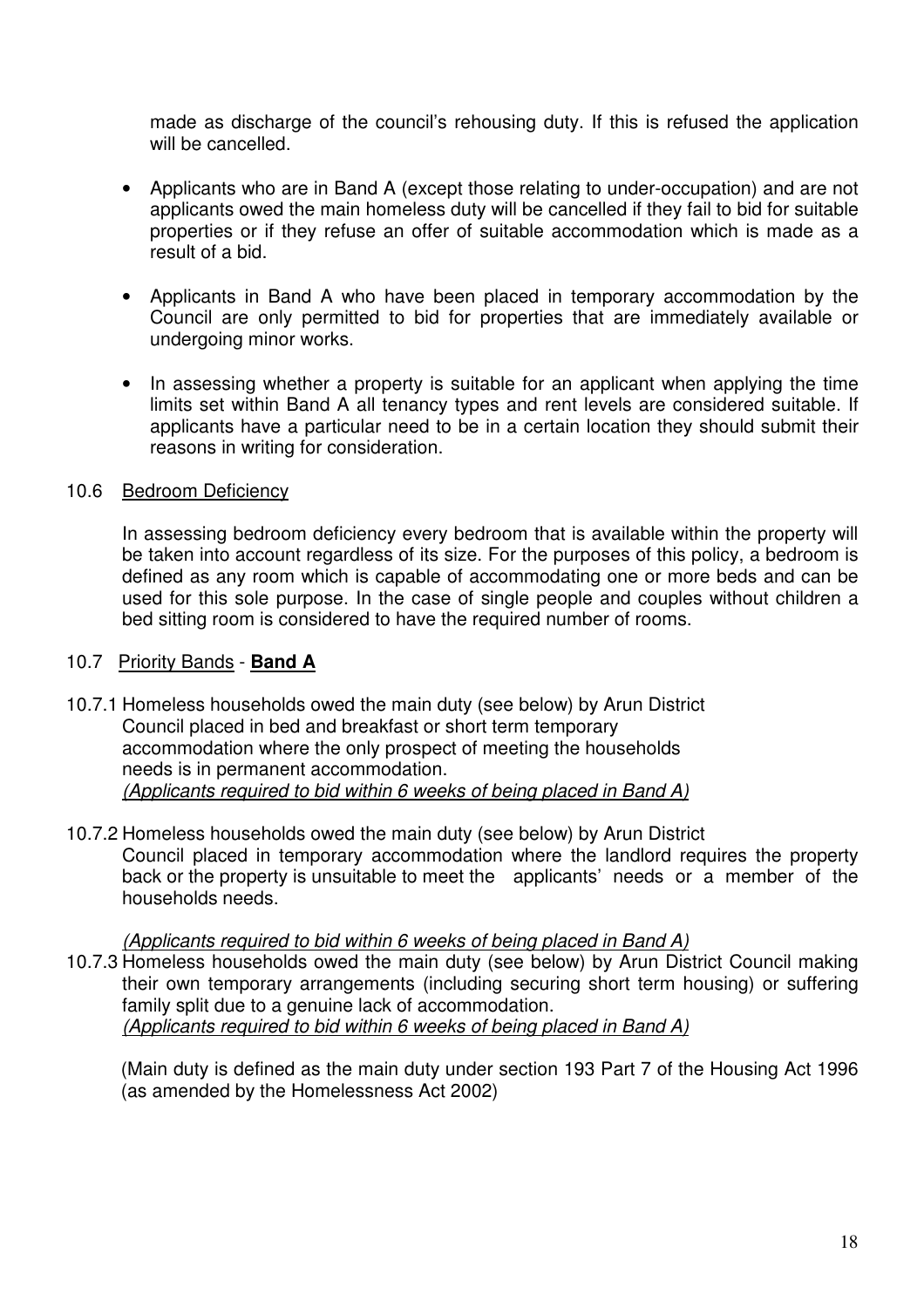- 10.7.4 Overriding medical priority where the housing conditions are having a major adverse effect on the medical condition of the applicant or member of the household so that emergency priority is warranted. (10.10 refers below). (Applicants required to bid within 6 weeks of being placed in Band A)
- 10.7.5 Applicants living in Council or Registered Provider accommodation within the Arun District who are under occupying two or more bedrooms. (Applicants with no required timescale to bid)
- 10.7.6 Households who are overcrowded as defined by current legislation and where this is confirmed by Arun District Council's Private Sector Housing Section and a prohibitions order has been served or an overcrowding notice has been served. (Applicants required to bid within 6 weeks of being placed in Band A)
- 10.7.7 Transfer applicants needing permanent or temporary rehousing where the property is imminently required for essential works and the tenant cannot remain in the property. Although the Council will encourage and assist such tenants to make bids through the Homemove system it is recognised that there will be a duty to provide suitable alternative accommodation and will make a reasonable offer within the necessary time scale whether a successful bid is made or not. (Applicants required to bid within 6 weeks of being placed in Band A)
- 10.7.8 Properties where a prohibition order has been served by Arun District Council's Private Sector Housing Section and where there is an imminent risk to the tenant or it would be unreasonable for the tenant to remain in the property whilst remedial works were carried out.

(Applicants required to bid within 6 weeks of being placed in Band A)

- 10.7.9 Applicants releasing an adapted property or to make best use of adapted stock where the tenant does not require adaptations or where the existing property cannot be adapted to meet the applicants needs (Applicants with no required timescale to bid)
- 10.7.10Priority transfer e.g. emergency harassment, agreed in exceptional circumstances due to significant and insurmountable problems associated with the tenant's occupation and there is imminent personal risk to the household if they remain. (Applicants required to bid within 6 weeks of being placed in Band A)
- 10.7.8 Severe need exceptional circumstances and/or multiple needs, which warrant emergency priority as agreed by the Housing Services Manager (Applicants required to bid within 6 weeks of being placed in Band A)
- 10.7.9 Applicants who prevent their own homelessness by securing accommodation including by means of a deposit or bond with advice from the Council and have occupied that accommodation for a minimum period of 12 months and have met the conditions of their tenancy which has been confirmed by their current landlord. Where the Council has provided the Bond or deposit the account must not be in arrears with the agreed repayment plan. In these circumstances the application will be accepted onto the list from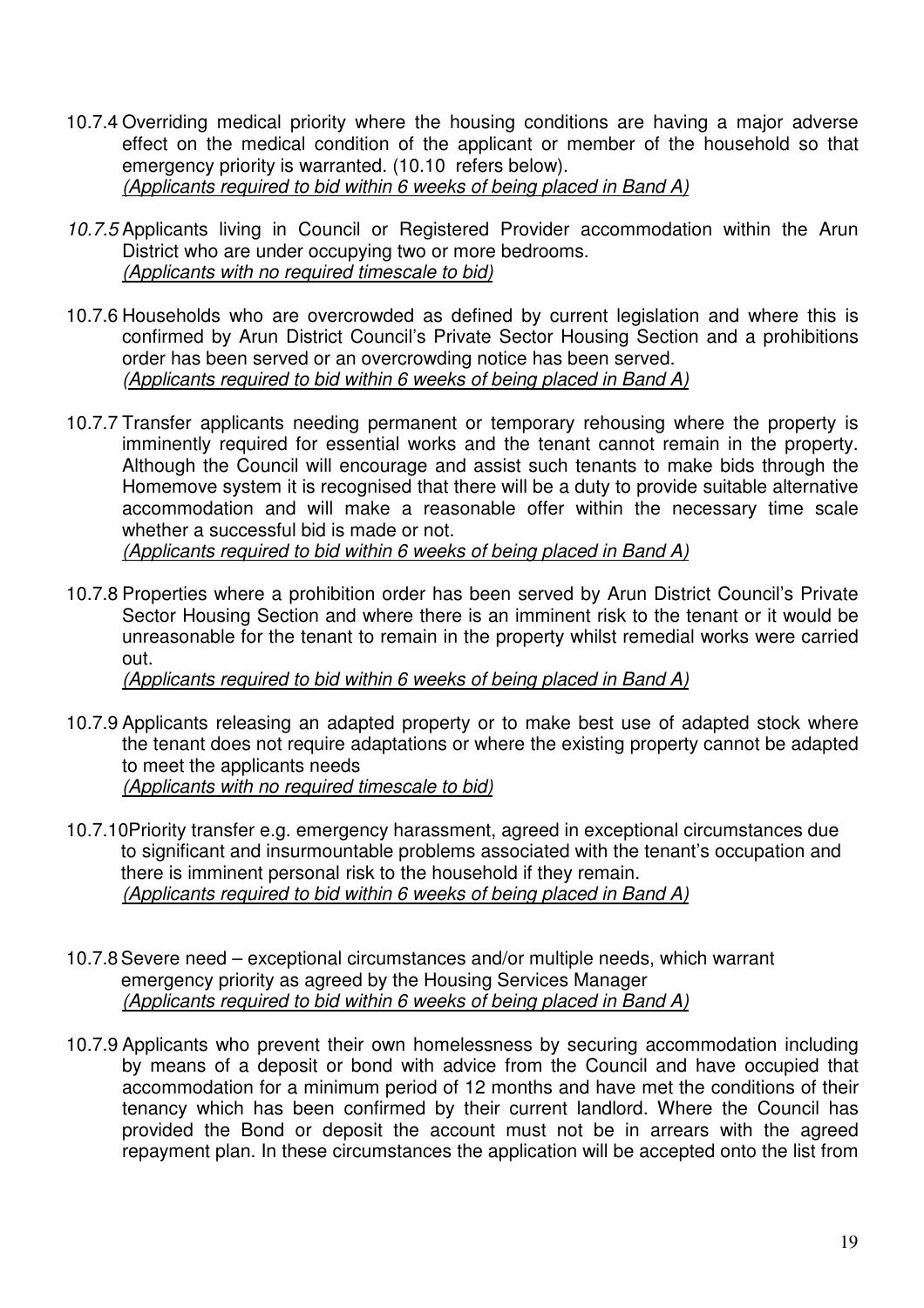the beginning of the tenancy, but the application will be suspended until the tenant has occupied the accommodation satisfactorily for 12 months (Applicants required to bid within 12 weeks of being placed in Band A

- 10.7.10 Applicants registered for 5 years or more threatened with homelessness within 28 days with a child or children at secondary school (Applicants required to bid within 12 weeks of being placed in Band A)
- 10.7.11Statutory and Non-statutory successors where agreement has been reached to rehouse an applicant to more suitable accommodation than the affordable housing currently occupied by the applicant in the Arun District . (Applicants required to bid within 12 weeks of being placed in Band A)

## 10.8 Priority Bands - **Band B**

- 10.8.1 Households lacking 2 or more separate bedrooms excluding households who are in interim accommodation provided by Arun District Council. Please see paragraph 10.6 for the definition of bedroom deficiency.
- 10.8.2 Management transfers to properties of the same size and type agreed by the Housing Services Manager.
- 10.8.3 Medium medical needs (see 10.10)
- 10.8.4 Ex-tenants returning from institutions where a commitment has been made in order to secure the relinquishment of a Council tenancy on entering the institution.
- 10.8.5 Applicants with dependant children lacking a bedroom and lacking a kitchen or bathroom and/or sharing a kitchen or bathroom with non family members (non family members as defined by Section113, the Housing Act 1985) excluding households in temporary accommodation provided by Arun District Council.
- 10.8.6 To enable fostering or adoption where an assessed need and an agreement has been reached with Social Services and the Housing Services Manager to provide permanent accommodation prior to any placement taking place.
- 10.8.7 Applicants who for at least the last two years consecutively; have been renting in the private sector and have met their  $\overline{\text{tenancy}}$  conditions as confirmed by their current landlord and are in receipt of Housing Benefit and in full or part time (24 hours per week) employment and have been on the housing register for a minimum period of two years.
- 10.8.8 Applicants moving on from care or supported housing as authorised by the Housing Services Manager.
- 10.8.9 Applicants who have met the conditions of their tenancy and this has been confirmed by their current landlord and have a priority need in accordance with Part 7 of the Housing Act 1996 (as amended by Homelessness Act 2002) and are threatened with homelessness within 28 days or have received a valid notice to vacate accommodation in the private rented sector or armed forces accommodation.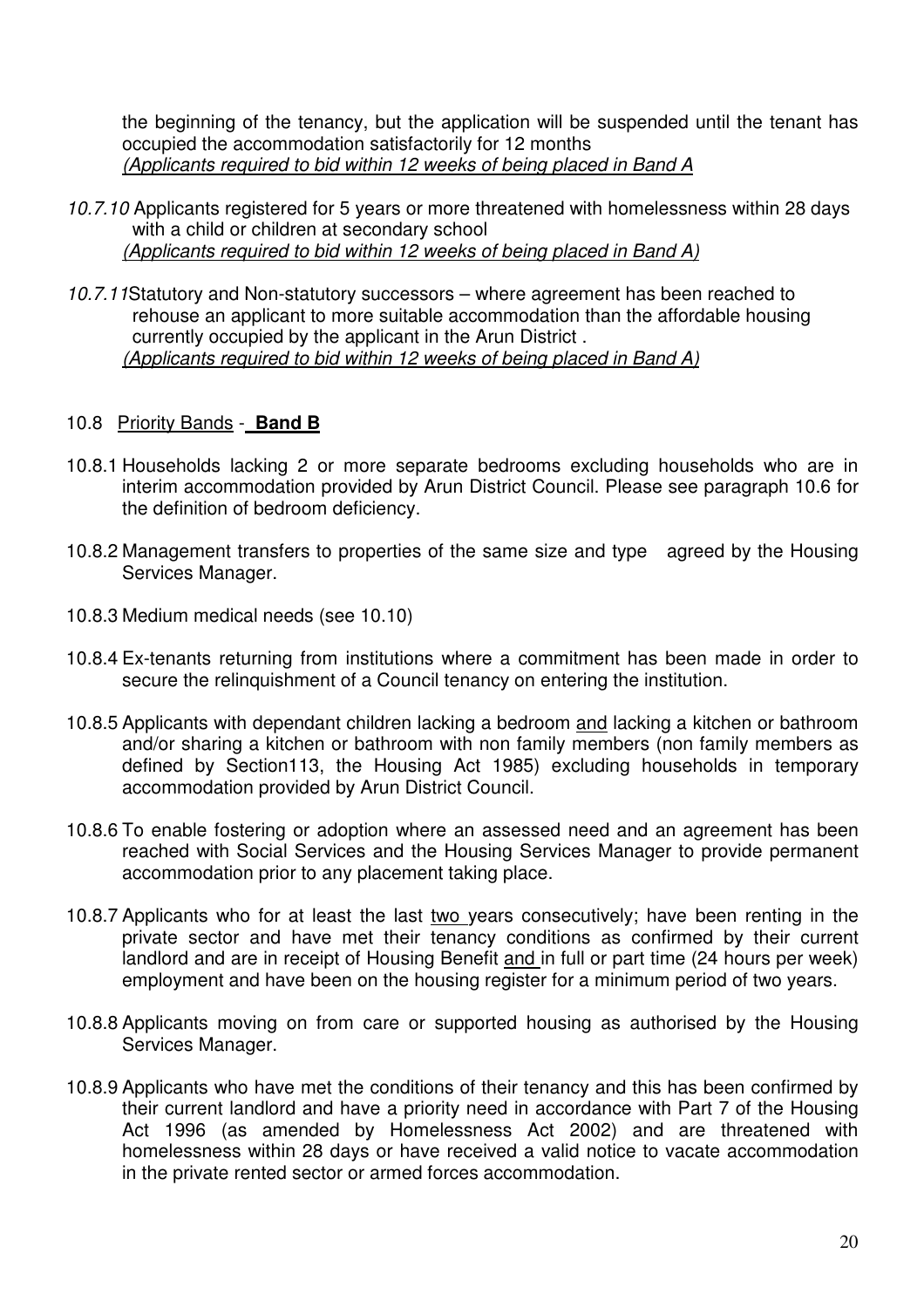- 10.8.10Applicants in housing need who have been registered in Band C for a minimum and immediately consecutive period of 5 years and have unsuccessfully bid for a minimum of 5 suitable properties per year.
- 10.8.11Applicants, who are tenants of Arun District Council or Registered Provider, and are underoccupying by one bedroom and are on housing benefit.
- 10.8.12Applicants who have a fixed term tenancy with Arun District Council or Registered Provider and have been advised that their tenancy will not be renewed on expiry. Where an applicant fails to identify and bid successfully for an alternative property within 6 months of being instructed to do so, the Council will then bid on the applicant's behalf following which one offer of suitable alternative property on a fixed term tenancy will be made.

#### 10.9 Priority Bands - **Band C**

- 10.9.1 Households lacking one separate bedroom or who are street homeless.
- 10.9.2 All applicants who are defined as homeless or threatened with homelessness under Part VII of the Housing Act 1996 (as amended by the Homelessness Act 2002).
- 10.9.3 Households identified in an Adult Social Care Plan where accommodation is required to assist in delivering a Care Plan or to relieve other social/welfare hardship as agreed between Social Services and Housing.
- 10.9.4 Low medical priority (see 10.10)
- 10.9.5 Other unsatisfactory housing conditions as supported by the Council's Private Sector Housing Section.
- 10.9.6 Applicants for sheltered housing where there is no higher housing need.
- 10.9.7 Applicants who need to move to a particular area where failure to meet that need would cause hardship e.g. to give or receive support
- 10.9.8 Applicants with dependant children living with and sharing a kitchen or bathroom with family members (family members as defined by Section113, the Housing Act 1985.) excluding households in temporary accommodation provided by Arun District Council.

#### 10.10 Bands for Medical Categories

Bands for those with medical needs will be awarded on the following basis:

10.10.1 Band A - High Medical priority will be recommended where one of the household has a life threatening condition which is seriously worsened by their current housing. Band A will also be given where current housing conditions and/or other circumstances are having such a major adverse effect on the medical condition of any member of the household as to warrant emergency priority.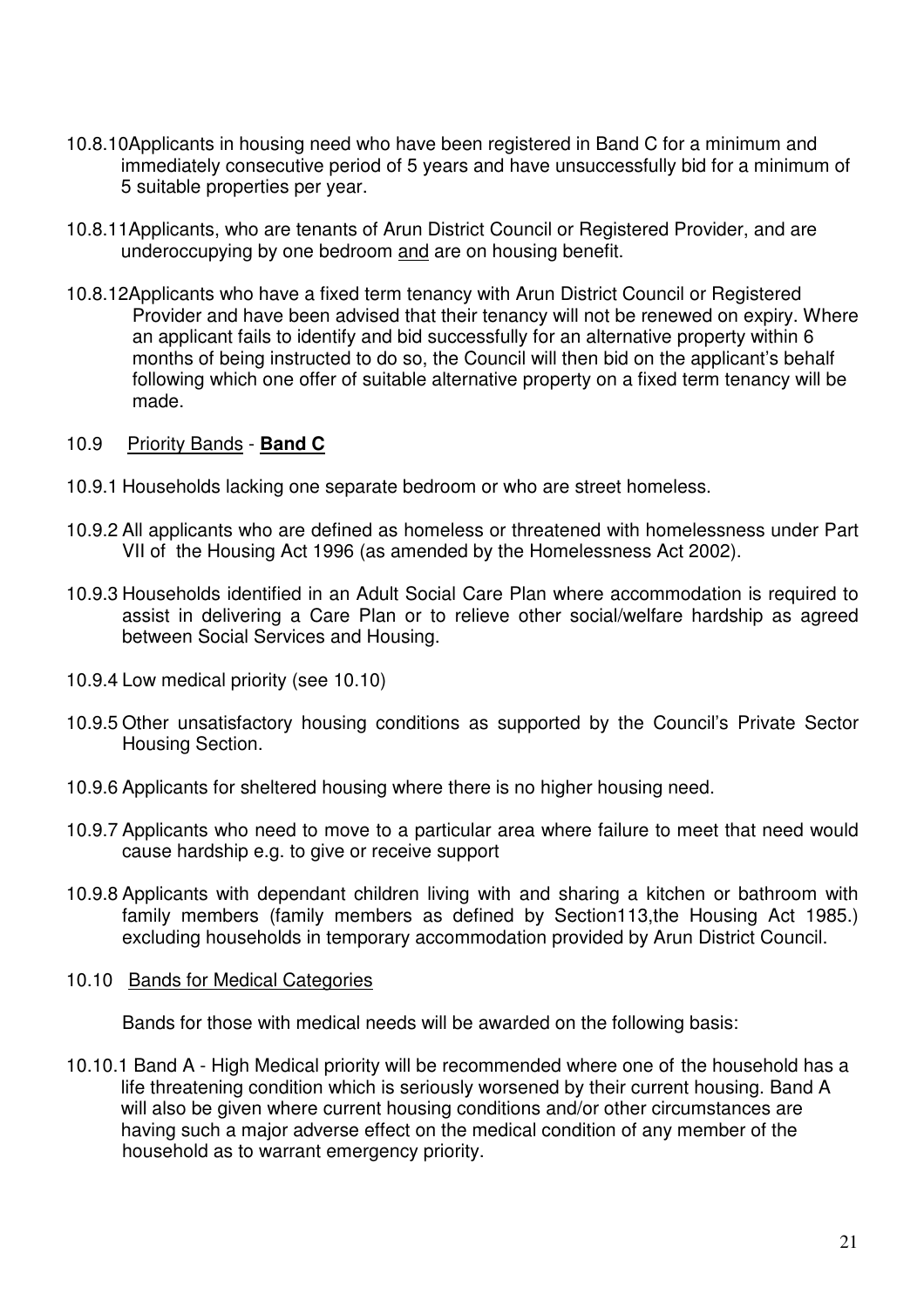- 10.10.2 Band B Medium Medical Priority will be recommended where the current housing conditions are having a major adverse effect on the medical condition of one of the household which could affect life expectancy.
- 10.10.3 Band C Low Medical Priority will be recommended where the current housing conditions are having an adverse effect on the medical condition/quality of life of one of the household which creates a particular need for them to move.

## 10.11 Mobility Needs

Irrespective of the band assessment, where a member or one of the household has a substantial and permanent physical disability which may place them in mobility groups 1 and 2 (see below) the Council will refer the applicant to an Occupational Therapist for a report on housing needs. Taking into account the recommendation of the report one of the following mobility groups will be awarded.

- 1. Wheelchair user indoors and outdoors.
- 2. People who cannot manage steps or stairs and may use a wheelchair some of the time.
- 3. Independent but can only manage one or two steps or stairs.

## 10.12 Care Needs

Irrespective of the band assessment, where a member or one of the household has substantial and permanent care needs the Council may refer the applicants details to a medical officer for a health and/or social report on housing needs or call a multi agency panel with the applicants consent.

#### 10.13 Local Priorities

The allocation of affordable housing has a significant effect on the shape and nature of local communities. Whilst the Council primarily gives preference to applicants with the greatest housing need by means of the banding system, to differentiate between applicants in the same band, priority will be given to the applicant who meets one of the Council's local priorities. The Council wishes to reward applicants who improve their housing circumstances or have waited a long time for housing and where appropriate to reduce the priority of those applicants who unreasonably refuse offers of accommodation and has reflected both these aims in the banding system. In addition some properties will be specifically ring fenced for applicants who meet a local priority.

#### LP1 - Economic Contribution

Applicant is currently in full or part time work (minimum of 24 hours per week) or attending a recognised training course in resulting in a qualification or voluntary work for a minimum of 8 hours per week which has been verified, and has been working, training or volunteering for the last two years.

(Also see page 23 PEC7 – Property subject to an Employment Condition)

#### LP2 – Supported Housing earned citizen approach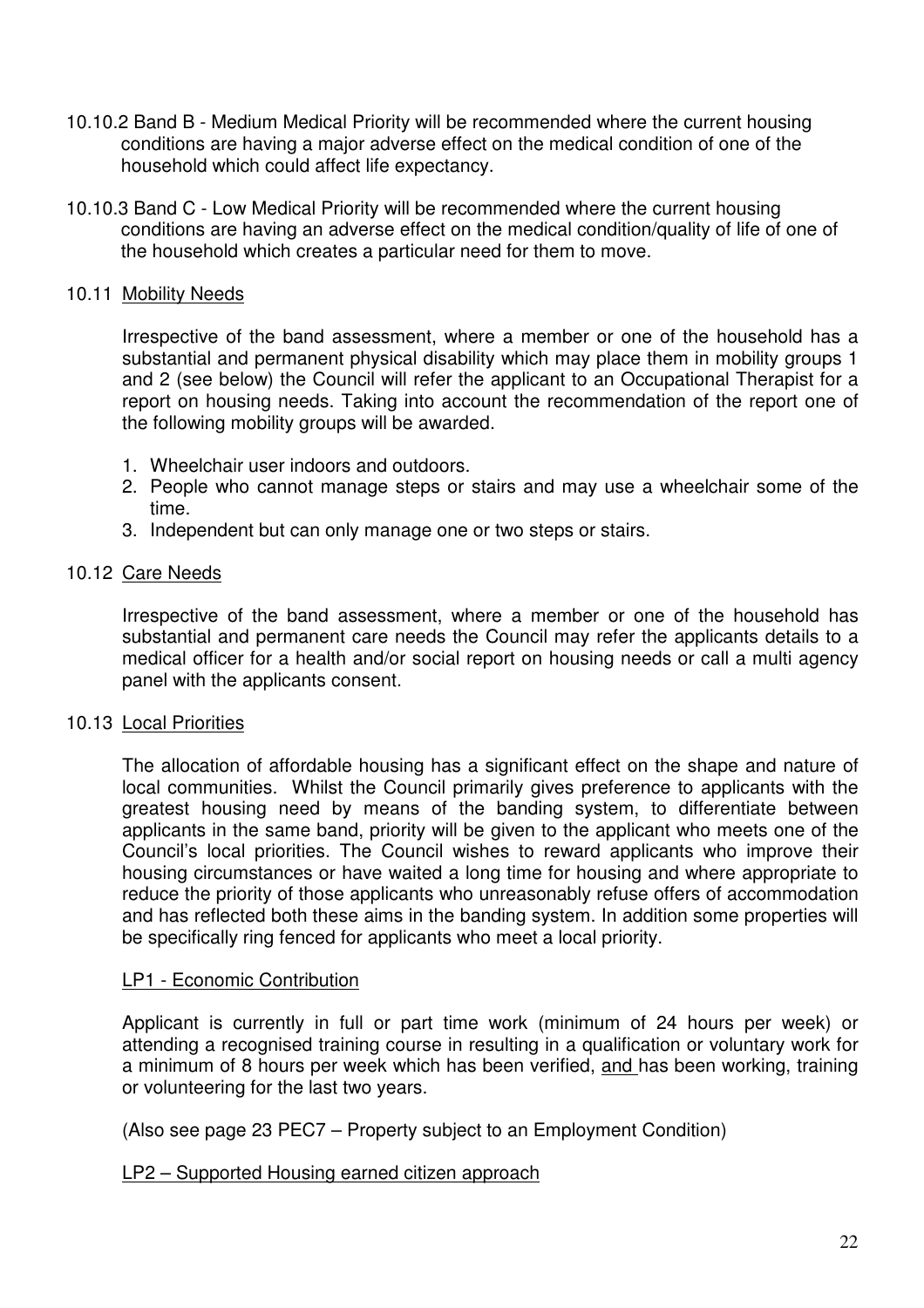Applicants who need to move on from care or supported housing in Arun with the agreement of the Housing Services Manager are placed in Band B so have high priority. The provision of move on accommodation is considered essential to ensure that limited supported housing resources are used most effectively and as far as possible those with supported housing needs avoid facing a housing crisis. Ensuring applicants are able to take on the responsibility of living in mainstream housing is however a major consideration. The Council will therefore give further priority to applicants who have completed a pre tenancy qualification award or similar assessment. The Council will work with supported housing providers to implement suitable assessment processes.

#### 10.14 Properties with specific eligibility criteria

To bid for some vacancies applicants will need to meet specific eligibility criteria as follows:-

#### PEC1 - Promoting Mobility for Existing Tenants

In addition to the priority extended to existing tenants of both Council and other Registered Provider housing in the Arun District, 25% or 1 in 4 of all vacancies of affordable homes (including first time lettings of new build homes) will be offered to existing tenants only providing their landlord is participating on the transfer scheme (TS). The Council will ensure that those properties offered to transfer applicants are a fair representation (property type and size) of all annual vacancies. This policy is intended to enable more movement within the Council's housing stock, thus creating more vacancies for which Home-seekers can bid.

Note: both the Council and Registered Providers may suspend applications from transferring tenants where the tenants current home requires repairs, cleaning, decorating and other general maintenance which in accordance with the tenancy agreement are the tenants responsibility. An application will be activated when the tenant has completed the necessary work. Exceptions may be made for vulnerable applicants, older residents and where an applicant is downsizing.

#### PEC2 – Rural Housing

To sustain and support rural communities 75% of all vacancies (including first time lettings of new build homes) in the following rural parishes (as defined by the Rural Gazetteer 2002) will be allocated to applicants who have a substantial local connection with the parish.

Arundel, Findon, Clapham, Houghton, Patching, Slindon, Madehurst, Walberton, Fontwell, Burpham, Wepham, Warningcamp, Lyminster and Crossbush, South Stoke, Climping and Ford

This will include households from the gypsy and traveller community who have established a connection with the Parish by virtue of resorting to the Parish in accordance with the local connection criteria.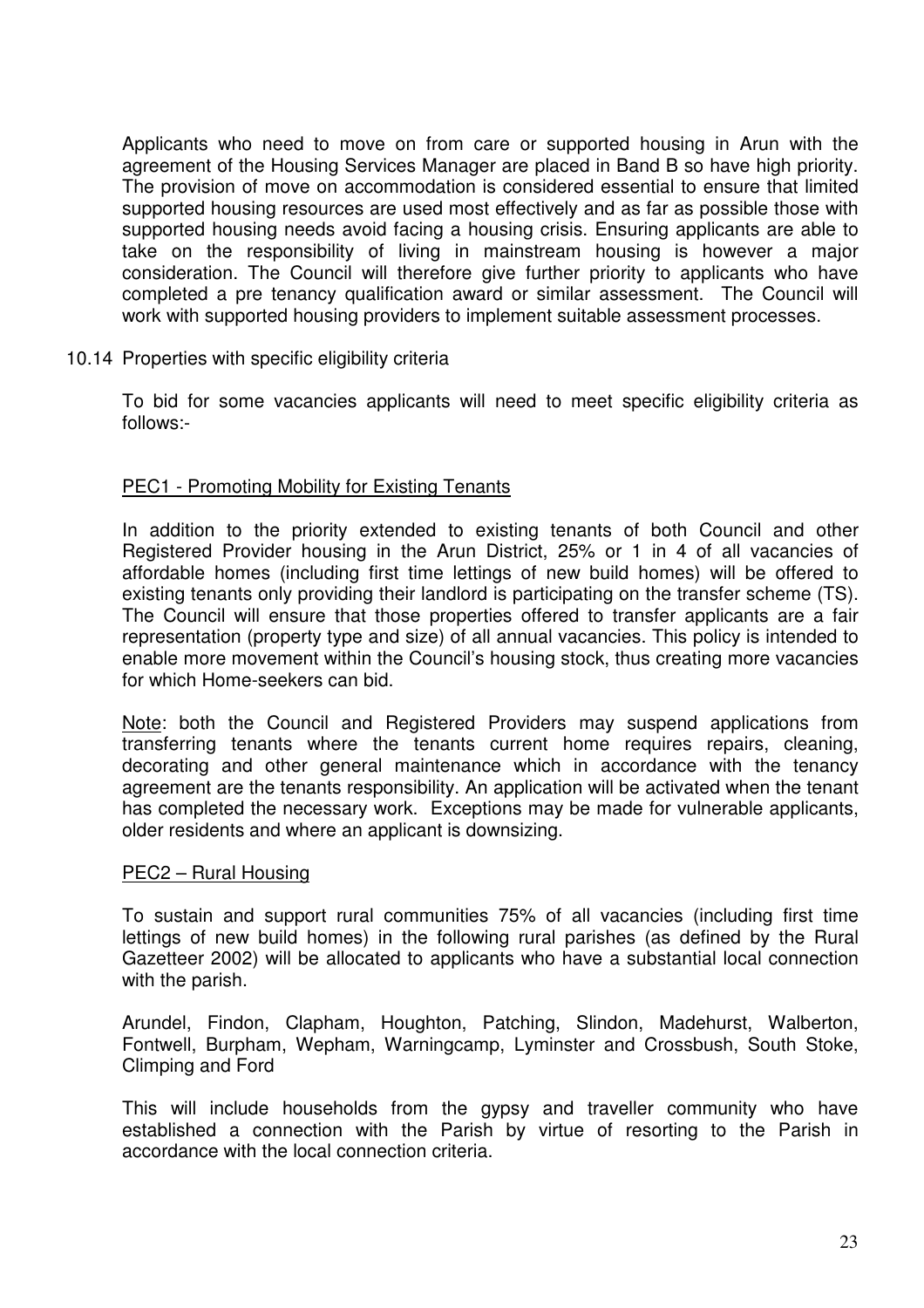The local connection criteria is as follows;-

- Applicants who have lived in the parish for at least 2 years
- Applicants who have previously lived in the parish for 3 years out of the last 5
- Applicants with close relatives generally defined as parents, adult children and siblings who have lived continuously in the parish for 5 years.
- People who have permanent full time employment or an offer of permanent employment which provides an important service to the local community and who need to live locally to carry out their duties.

#### PEC3 – Property for people aged 50+ and 60+

Property for people aged 50+ and 60+ (including sheltered housing) will be specifically advertised as such.

#### PEC4 - Property for people with mobility needs

Property for people with mobility needs will be advertised as suitable for applicants with the following three categories:

- 1. Properties suitable for wheelchair user indoors and outdoors
- 2. Properties suitable for people who cannot manage steps or stairs and may use a wheelchair some of the time
- 3. Properties suitable for people who are independent but can only manage one or two steps

#### PEC5 - Property for people with care needs

Property for people with care needs will be advertised as suitable for applicants across the bands according to the type of scheme and its eligibility criteria. Applicants may then require further assessment to establish whether the accommodation will meet their particular needs.

#### PEC6 – Property subject to a Local Lettings Agreement

The eligibility criteria concerning properties subject to Local Lettings Agreements (section 16 refers) will be clearly advertised.

#### PEC7 – Property subject to an Employment Condition

1. The Council may restrict the allocation of affordable homes in estates where the levels of unemployment are above average when compared to other areas in the district to applicants where at least one household member is either in full or part time work (minimum of 24 hours per week) and has been in work for the last two years on.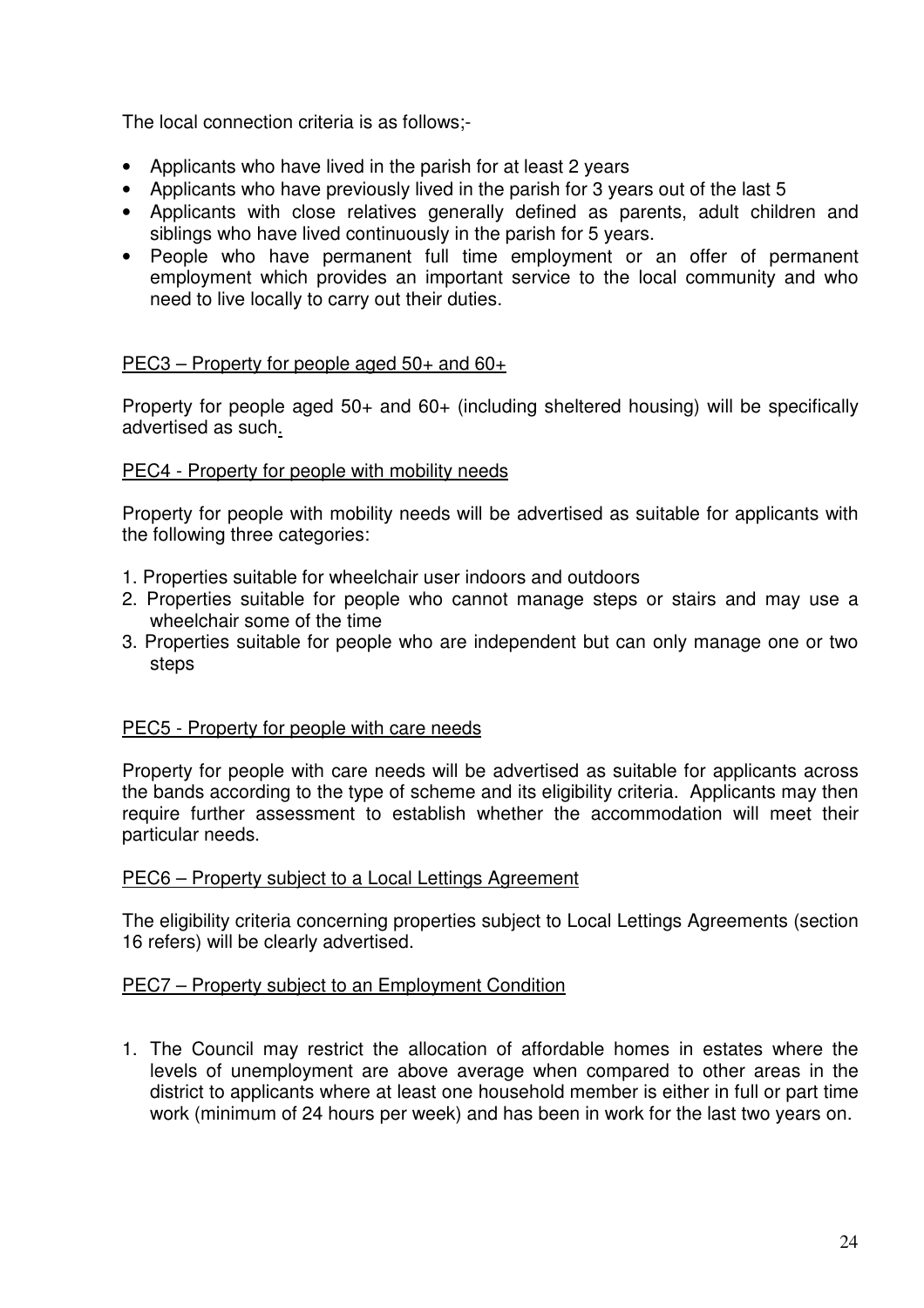## 11.0 **How are vacant properties advertised ?**

- 11.1 Vacant properties will be advertised on the Homemove website, there will also be a personal free sheet sent in accordance with the policy (see paragraph 6.2). The criteria by which the property will be allocated will be included in the advertisement and set the eligibility criteria for the properties such as:
	- Size of household
	- Whether the property is suitable for children
	- Age limitations
	- The mobility group, if applicable
	- The level of care and support available
	- Whether pets are allowed
	- Whether it is available for cross boundary bids (the Council may advertise properties outside the Arun district where there is little or no demand for a particular property)
	- Whether it is sheltered accommodation
	- Who owns the property i.e. council or housing association
	- The weekly rent including any other charges
	- An estimate of the date the property will be ready for occupation
	- If a local lettings policy applies
	- Whether it is a rural property and a local connection criteria applies
- 11.2 The Council needs to ensure that all properties are used as effectively as possible therefore the Council will advertise and allocate Council owned properties subject to the following criteria:
	- A bedsit for a single person or a couple
	- One bedroomed accommodation for a single person or a couple
	- Two bedroomed accommodation for households with one child or two children under the age of 10, or an adult household where there is medical need and/or a live in carer.
	- Three bedroomed accommodation for households with two children of different sex where one or both is over the age of 10 years or up to four children
	- Four bedroomed accommodation (including three bedroomed homes with a second downstairs reception room that can be used as a fourth bedroom) for households with four or more children

Housing Associations have their own criteria regarding the makeup of households for their properties which may vary slightly from the criteria stated above. This will be made clear in their advertisements.

- 11.4 In cases where households have been accepted as homeless and have been awarded the relevant band, the household may bid for accommodation that falls outside the above criteria if it has been assessed that the property is reasonable for the households needs. The offer will discharge the Councils duty under Part VII Housing Act 1996.
- 11.5 The Council may allocate up to one additional bedroom above this standard where there is an overriding, proven medical need to support the request.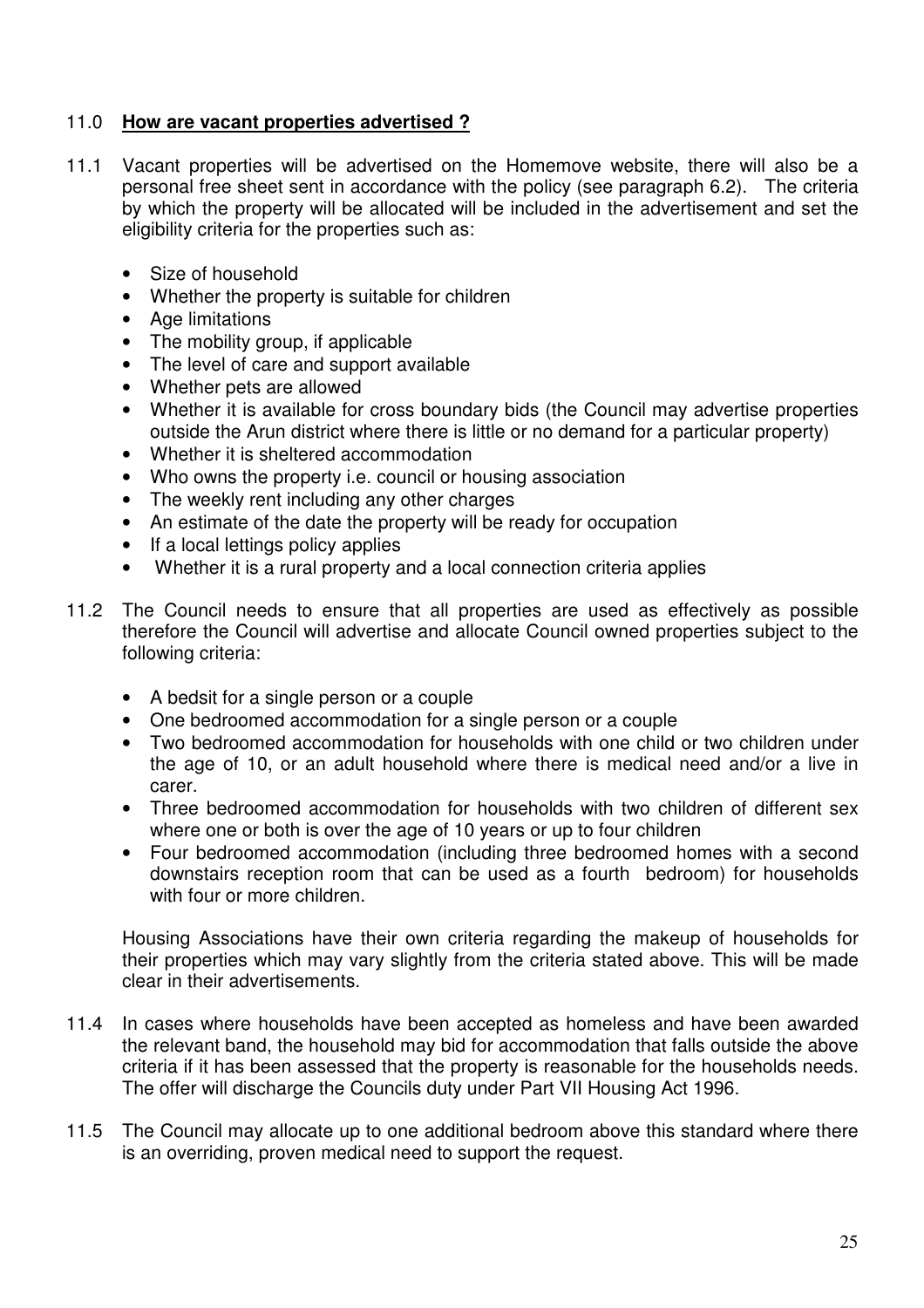- 11.6 All adapted properties will be advertised across all bands with a mobility classification as below, and notes will be made where the potential for adaptation or further adaptation exists.
	- 1. Suitable for wheelchair user indoors and outdoors.
	- 2. Suitable for people who cannot manage steps or stairs and may use a wheelchair some of the time.
	- 3. Suitable for people who are independent but can only manage one or two steps.
- 11.7 Applicants may not bid for properties that would result in over-crowding or under occupation.
- 11.8 Transfer applicants may be entitled to assistance under the Tenants Under Occupation Scheme if they move to a smaller property.
- 11.9 Where an age restriction applies and there are no eligible bidders, applicants without children may be considered.
- 11.10 As well as vacant properties the magazine will also include details of allocations made for properties that have been recently let, and will show the number of bidders for each property and the band and priority date of the successful applicant.

#### 12.0 **The Bidding Process**

- 12.1 The Council will advertise empty properties and eligible applicants can make bids for properties by sending in a completed coupon, by telephone bidding, or by bidding online via the Homemove website. Full details of how to bid are set out in the Scheme User Guide which will be sent out to all applicants upon registration.
- 12.2 The Council is aware that some vulnerable applicants may need assistance in order to complete the registration and bidding process. The Council seeks to address this issue in the following ways;-
	- 1. By providing regular training and awareness events for agencies who support vulnerable people to help them guide their clients through the process of registration and bidding.
	- 2. By giving direct advice and assistance to applicants, support staff and agencies during office hours either in person or by phone and by providing information on the Council's website.
	- 3. By providing information in a variety of formats and languages on request.
	- 4. Where necessary bids can be made by Council staff on behalf of applicants, proxy bidding by support staff, friends or family of a vulnerable person is also possible on request.
- 12.3 If an applicant in Band A does not bid within the specified timescales we will contact the applicant to check there are no difficulties in using the system and that their circumstances have not changed and the priority still applies. If the applicant still fails to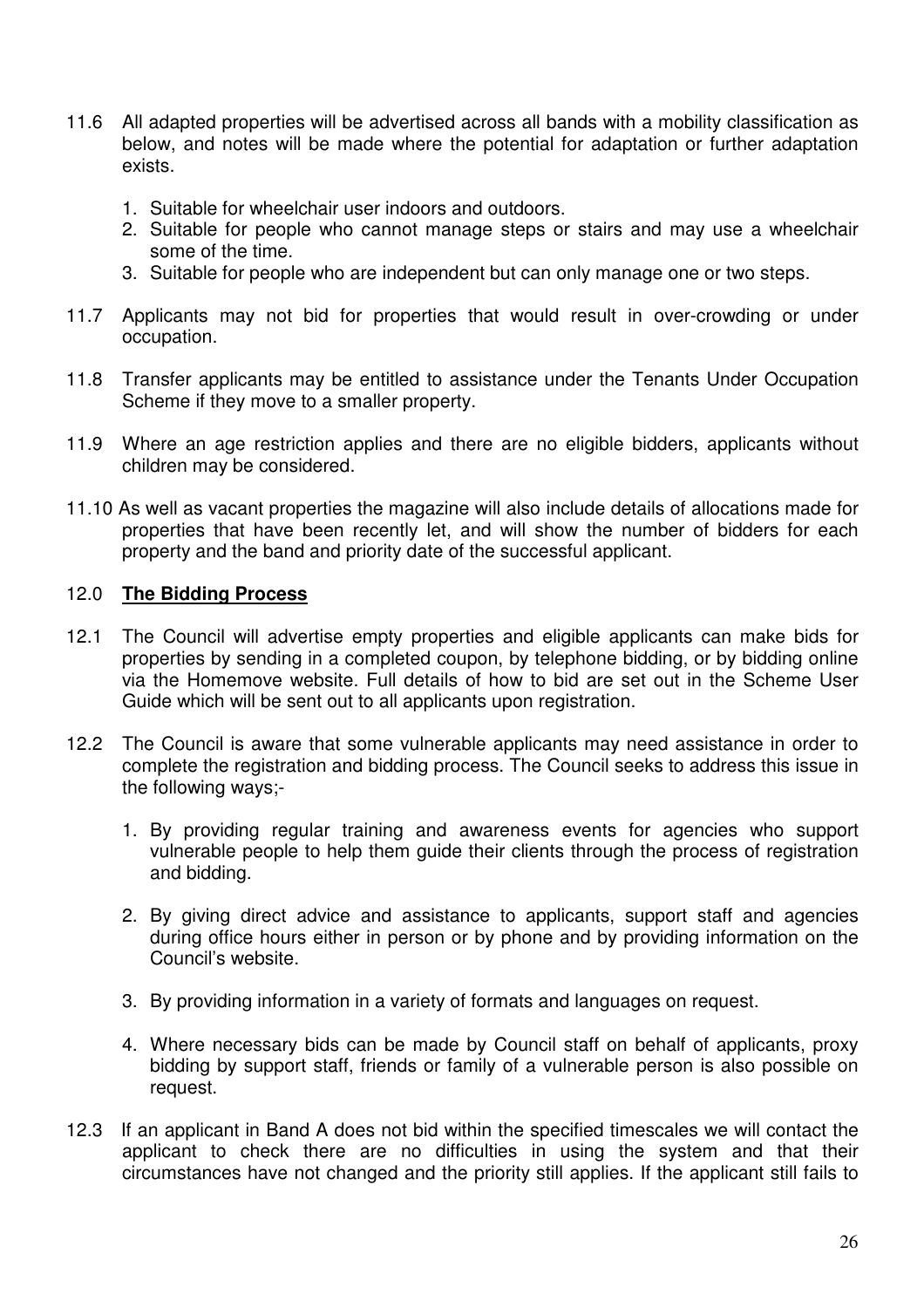bid we may bid on their behalf for suitable properties or remove the priority awarded or make a direct allocation. (10.5 refers)

- 12.4 All bids for property will be checked against the eligibility criteria. Ineligible bids are excluded from consideration. Applicants who regularly bid for properties for which they are not eligible for will be contacted and advice given.
- 12.5 Applicants can bid for up to three properties in each fortnightly bidding cycle.
- 12.6 Once an offer has been made the applicant has the choice to refuse the property. If they refuse they will be able to bid again in the following cycle. Specific advice will be given to applicants bidding in Band A (10.5 refers).

#### 13.0 **The Selection Process**

- 13.1 Eligible bids for each property are placed in priority order. Priority is decided first by band, second by local priority, thirdly by priority date within the band, and finally by the random number which is electronically generated. Every bid will be assigned a random number when the bid is made. This number is used to resolve a tie, the highest number gets priority.
- 13.2 If there are no eligible bidders for a property the Allocations team may decide to make a direct allocation or re-advertise the property on a first come first served basis.
- 13.3 No allocations will be made until the applicant has provided all the personal verification requested, a home visit may also be made. If verification information is not provided and/or a home visit declined when required, it may result in the applicant losing a potential offer of accommodation.
- 13.4 To minimise delays the Council or Registered Providerss may arrange multiple viewings for up to three applicant households per property, where this is practicable. The Allocations team will arrange accompanied viewings, advise on any non-essential repairs to be completed after the tenancy start date and give a target date for the completion of these repairs.
- 13.5 The Allocations Team will offer the successful applicant the option to accept the offer of a property and arrange for them to sign for the tenancy agreement. Alternatively the applicant will be asked to make a decision whether to accept or not within 24 hours of viewing the property. This time scale will be strictly applied, if an applicant refuses the offer or fails to reach a decision within 24 hours the Council will immediately re-shortlist the existing bidders to allow an offer to be made to the next highest priority applicant.
- 13.6 Offers will normally only be made to the applicant at the top of the shortlist. However, in very exceptional circumstances a prospective Registered Provider landlord may need to reject an applicant on the top of the shortlist for a particular property if by accepting this would be a conflict with their own policies and procedures. This situation is most likely to occur where the applicant is a former tenant of the Registered Provider and there were breaches of conditions of tenancy.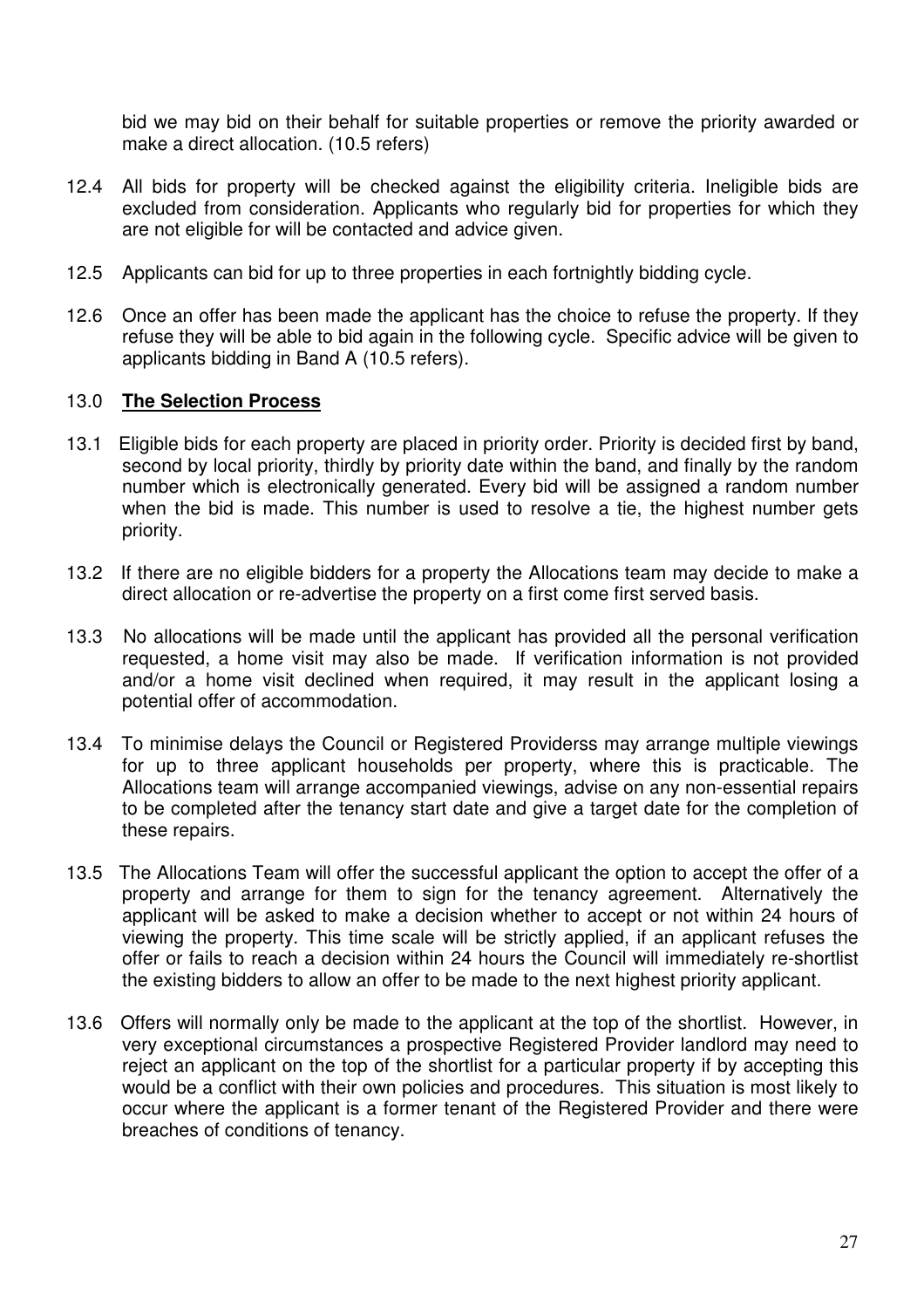- 13.7 Applicants will generally not be penalised for refusing offers although enquiries will be made if applicants refuse several properties. Band A applicants to whom the Council does not owe the 'main' homelessness duty however are required to bid within specific timescales (10.5 refers) following registration after which the Council may bid on their behalf and if an offer of accommodation is unreasonably refused the application may be demoted to Band B for 12 months.
- 13.8 Homeless households where the Council has accepted the main duty and placed in Band A are required to bid within 6 weeks. If an applicant fails to bid within this time scale the Council may make a direct offer and discharge its duty. One reasonable offer of accommodation will be made as discharge of the Council's rehousing duty.
- 13.9 Homeless households where the Council has accepted the main duty and are in temporary accommodation may only bid for properties that are either immediately available or undergoing minor works.
- 13.10 Applicants will be required to provide verification of their housing circumstances prior to an invitation to view the property. The Council will contact the applicant to request this information when required. (Appendix 4 refers).

#### 13.11 Exceptional need

Where the Housing Appeals Panel has agreed that an applicant's housing needs are immediate as well as exceptional, the Council may agree to offer an applicant accommodation ahead of other people on the Housing Register. Appendix 3 refers.

#### 14.0 **Direct lettings**

- 14.1 In limited circumstances the Council may allocate properties outside the Allocation Scheme as follows;-
- 14.1.1 Special circumstances e.g. if the Public Protection Panel recommends that an applicant with high priority should be offered a specific property.
- 14.1.2 Homeless households in Band A who have failed to exercise choice through the bidding process within the timescale. The Council will make one reasonable offer of accommodation before their duty is discharged or priority lost.
- 14.1.3Retiring Sheltered Housing Managers who have failed to bid successfully (and to whom the Council owes a contractual responsibility) may be made a direct offer.
- 14.1.4 Existing tenants who need to be moved from suitable accommodation for a short period may be offered a temporary property, for example in the event of a fire or flood.
- 14.1.5 Ex-Council tenants where a duty to re-house has been agreed who fail to bid within the timescales will be made one reasonable offer before the Councils duty is discharged or priority lost.
- 14.1.6 Non-statutory successors who fail to bid within the timescale will be made one direct offer. If refused the Council may begin possession proceedings.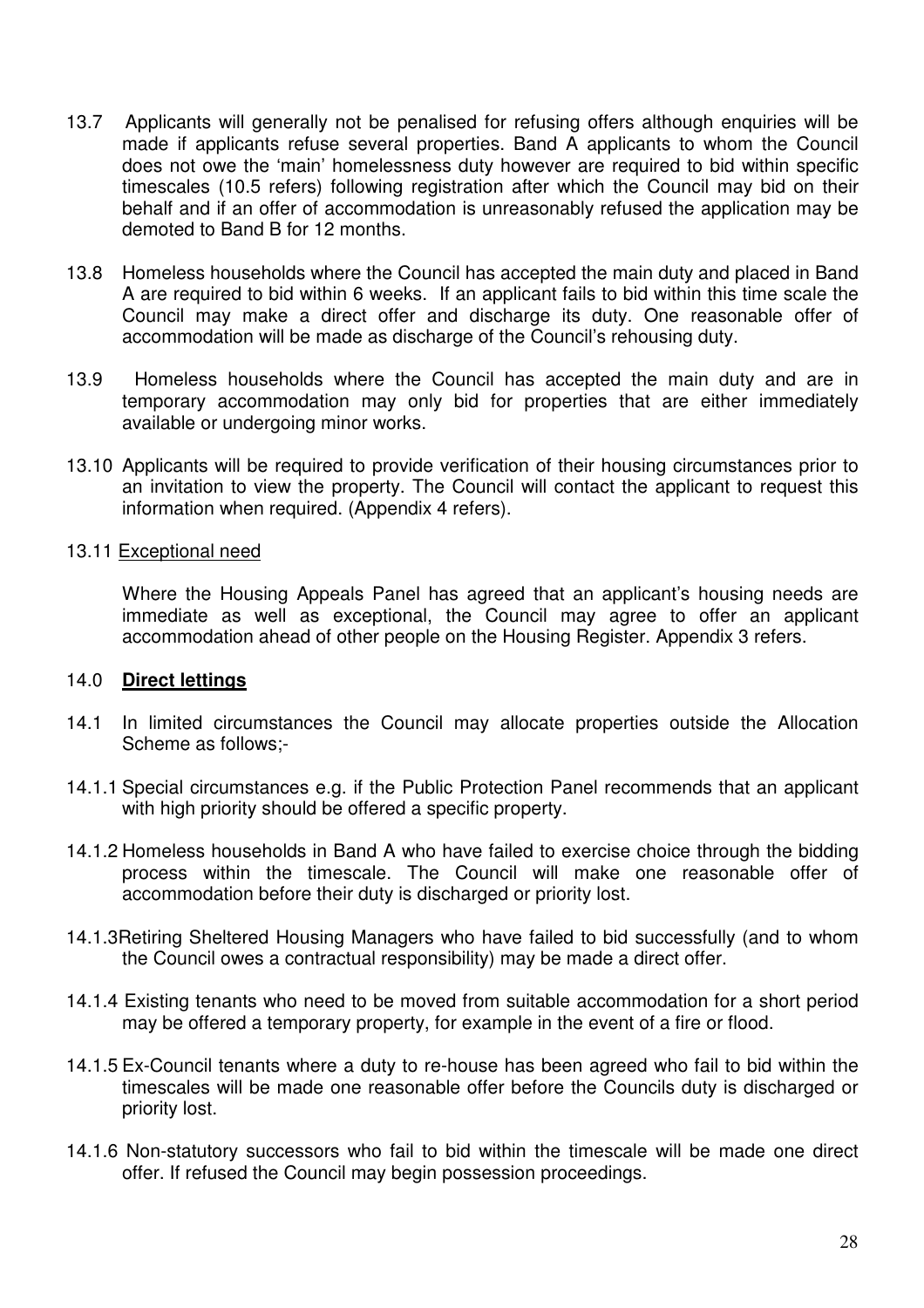- 14.1.7 Priority transfers who fail to bid within the timescale will be made one direct offer. If refused Housing Management will review and may recommend priority is lost.
- 14.1.8 Bespoke mobility adapted properties which have been newly developed to meet the specific and serious needs of an applicant.
- 14.1.9 Applicants for specialist supported housing schemes including some Extra Care schemes which require a process of nomination, assessment and acceptance in order to be considered for an allocation.
- 14.1.10Statutory and Non-statutory successors, where agreement has been reached to rehouse an applicant to more suitable accommodation than the affordable housing currently occupied by the applicant in the Arun District, are required to bid within 12 weeks. If they fail to do so and suitable alternative accommodation has been available the Council may make one direct offer of suitable accommodation. If refused the Council may review and/or begin possession proceedings.
- 14.1.11In all the above cases the Council will make a reasonable offer which as far as possible matches the size and type of property for which the applicant is eligible in the area of their choice and not in an area known to be unsafe for the household. The applicant must give their reasons for refusing. The property will not be held empty while the refusal is reviewed but will be let to another applicant.
- 14.2 If the offer is to a homeless household the case will be reviewed and the necessary follow-up action taken. If an offer is to other categories of applicant the Housing Services Manager will consider the reasons for refusal. If there is a clear mismatch e.g. where the applicant or property details were incorrect, the offer will be withdrawn and the applicant notified. If the offer was found to be a reasonable one the applicant will be notified of the reasons for this finding and the effect the decision has on their application.
- 14.3 If an applicant disagrees with the Council's direct letting decision they can request a review. If the applicant is dissatisfied with the review decision they have a final right of appeal to the Housing Appeals Panel, Appendix 3 refers.

## 15.0 **Ending a joint tenancy when one party to the tenancy leaves**

15.1 Normally the Council or Registered Provider will grant a joint tenancy to partners applying together for housing. A joint tenancy remains in joint names until one or both joint tenants terminate the tenancy. In the case where one party to the joint tenancy has left the property and has no intention of returning, the Council or Registered Provider may agree to offer the new sole tenancy to the remaining partner should they terminate the joint tenancy. Conditions may be attached to granting a new sole tenancy for example clearing any rent arrears relating to the current joint tenancy.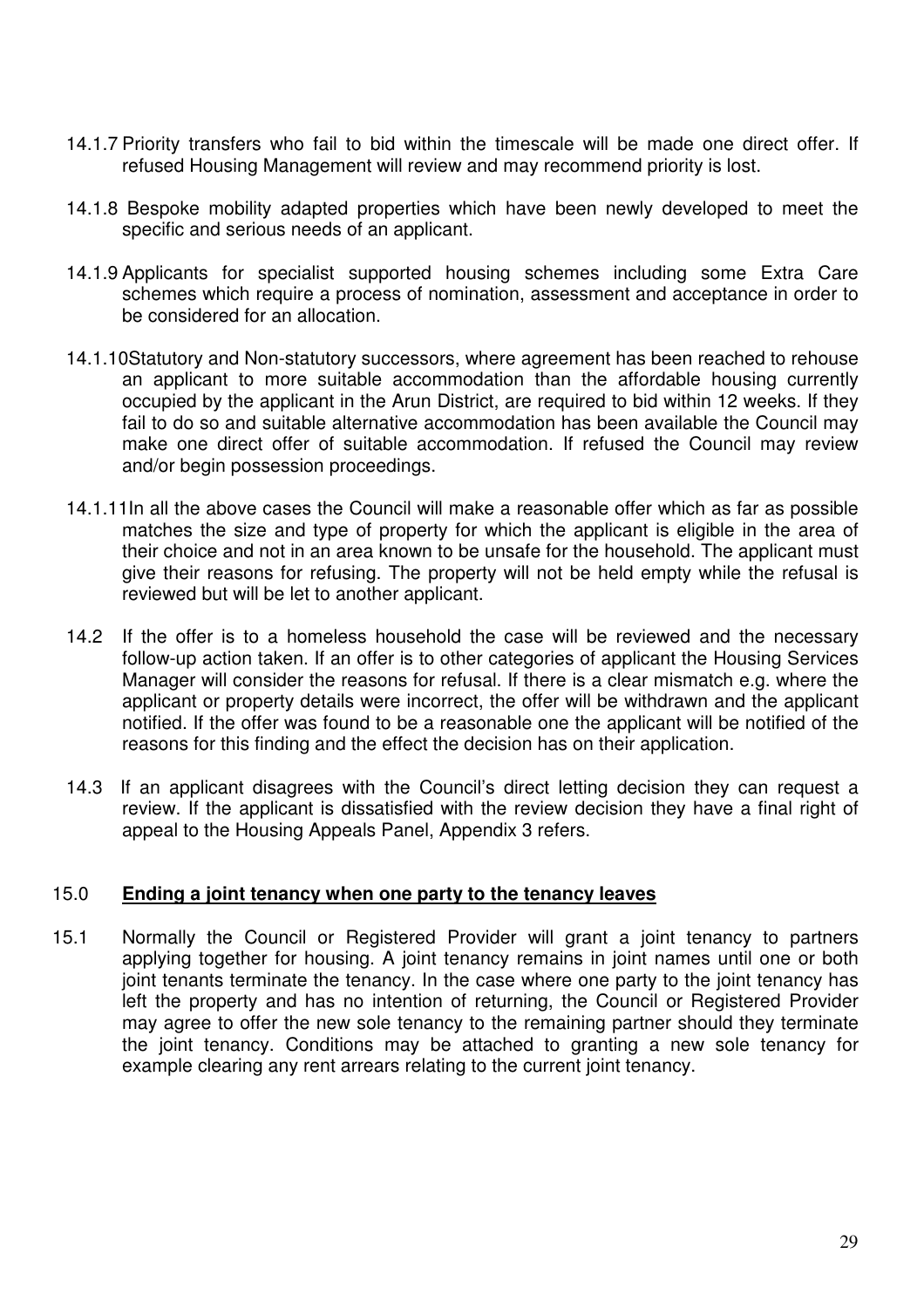## 16.0 **Local Lettings Plans**

- 16.1 A local lettings plan is an agreement between the Council or Registered Provider and local tenants and residents which restricts lettings in the area to certain households. This is done to tackle a specific issue or problem that has been identified locally at either block, street, estate or neighbourhood level ,or to achieve a sustainable community on a new development.
- 16.2 Local lettings plans allow the council or Registered Provider to deliver better outcomes and improve life chances for current tenants and future residents.
- 16.3 Recommendations for local lettings plans may include;-
	- Establishing and sustaining a mixed, stable and sustainable community on the development from the outset to foster a sense of ownership and community.
	- Ensuring new tenants can sustain their tenancies.
	- Setting a maximum or minimum age limit for certain properties
	- Giving preference to tenants/applicants with a local connection or who already live or work in that area
	- Preference to tenants /applicants who are giving or receiving support to or from family/extended family, voluntary work, day care, playgroups or other support from locally based organisations
	- Preference to people who are employed
	- Preference to other household types who would not normally be eligible under the council's letting policy – eg this could be couples without children, where there is a high density already in the area of families with children
	- Preference to people who are under occupying or who are overcrowded in their current home in the local vicinity
	- Sensitivity around the letting of homes to vulnerable people
	- Once adopted a local lettings plan will override the Allocations Scheme. Any properties subject to a plan will be clearly labelled when advertised for lettings.

## 17. **Tenancy Policy**

 The Councils' Tenancy Policy sets out arrangements to grant Periodic 'lifetime 'Secure Tenancies or to grant Fixed term (Flexible) Tenancies.

17.1 Periodic 'lifetime' Secure Tenancies, as defined by the Housing Act 1985, and Arun District Council's adopted Secure Tenancy agreement, will be offered to the following categories of applicants:-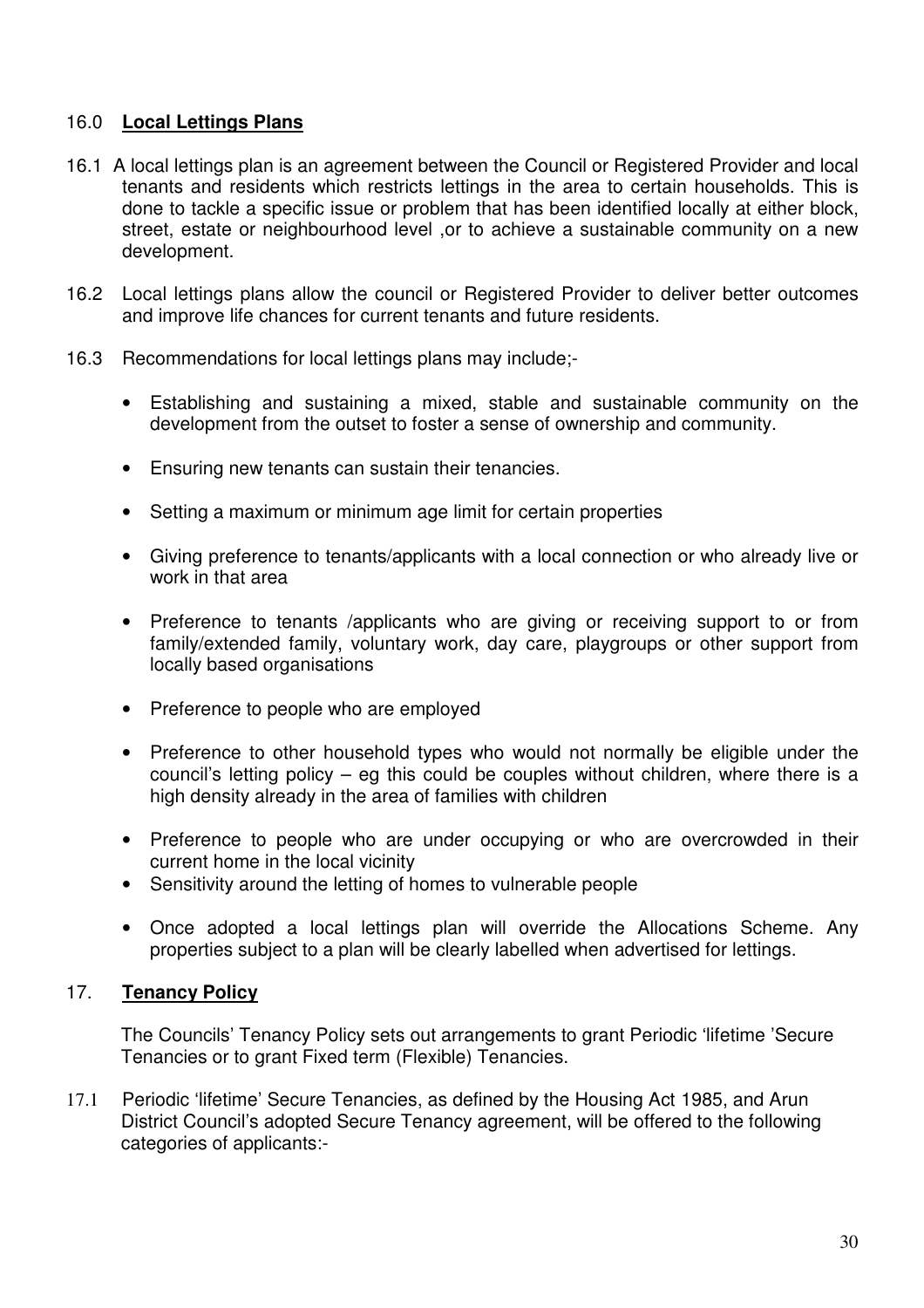- 1. All applicants who are offered one bedroom accommodation
- 2 All applicants who are offered Sheltered Housing or housing exclusively designated for older people
- 3 All existing secure tenants moving to accommodation with fewer bedrooms than they currently occupy
- 17.2 Fixed Term (Flexible) Tenancies will be offered to the following categories of applicants:-
	- 1. All applicants who are offered accommodation with 2 or more bedrooms
	- 2. All applicants with at least one child under the age of 5 years will be offered a 10 year fixed tenancy term
	- 3. All disabled applicants moving to a home that has major adaptations to meet their needs
	- 4. All existing secure tenants moving to accommodation with more bedrooms than they currently occupy
	- 5. To an adult child of a deceased tenant where there has been no previous succession providing the applicant meets the condition in Tenants Policy

## 18. **Implementation Arrangements**

- 18.1 This scheme will come into force with effect from 1<sup>st</sup> January 2013.
- 18.2 Following approval by Cabinet, all new applications received will be assessed in accordance with the new scheme.
- 18.3 For applicants already on the Housing Register, a review process will be undertaken. The review will focus on one Priority Band a time. Applicants in each band will be invited to contact the Council to provide evidence that they meet the local connection criteria and if their housing circumstances have changed. Applicants will then be assessed in accordance with the new scheme. Applicants will be notified of any change to their priority for housing. This will include whether they remain on the Housing Register. It is envisaged that this process will be completed by  $1<sup>st</sup>$  January 2013.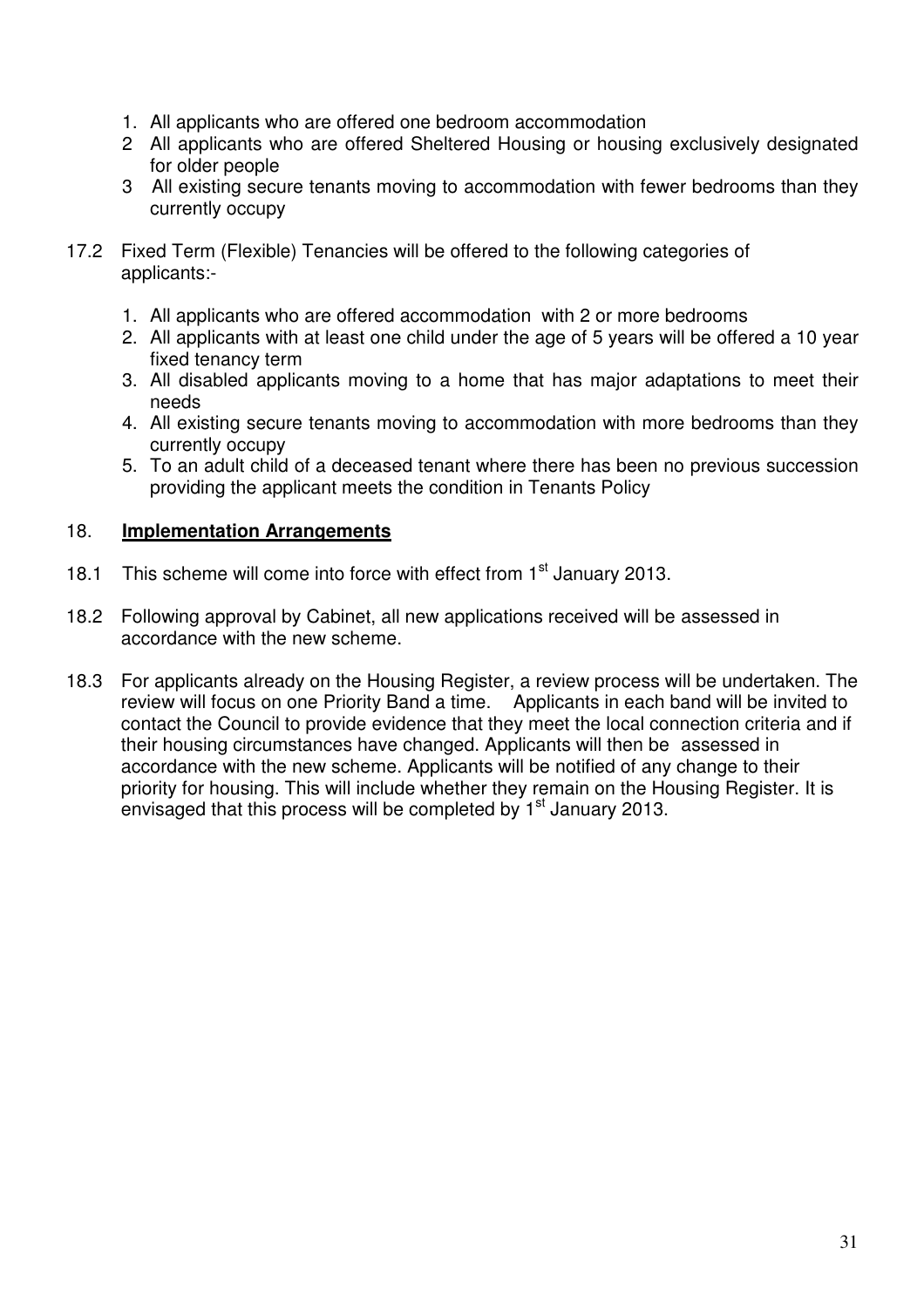# **Appendices**

## **Appendix 1 - Consultation with Stakeholders**

- 1.1 The review of the Council's Allocations scheme was overseen by a group of 3 Councillors appointed by the Housing and Planning Working Group. Consultation with stakeholders included the development of a questionnaire particularly to gauge local priorities.
- 1.2 Approximately 5421 questionnaires were distributed to target groups and local organisations including ;-
	- All households on the Council's Housing Register
	- Registered Providers with stock in the Arun District
	- Members of the Arun District Council Landlords Forum
	- Members of the Homeless Forum in Arun
	- Town & Parish Councils in the Arun District
	- Age Concern Activity Centres
	- Citizens Advice Bureaux in Bognor Regis & Littlehampton
	- Support Agencies such as Sure Start, CVS Arunwide, The Diary, Anchor Staying Put, MIND, Stonepillow, ICIS, United Response
	- Job Centres in Bognor Regis & Littlehampton
	- 55 ADC Elected Members
	- 3 local MPs
	- Arun District Council Staff

The questionnaire was available to download from the Council website, with links from the main Council homepage, the Housing homepage and the Housing Register page.

- 1.3 A meeting with registered providers was held on 27 June 2012.
- 1.3 The views of stakeholders following receipt of the questionnaires' were reflected in the new draft scheme which was published for formal consultation, accompanied by a summary report analysing the questionnaires received on the Council's web site. Consultation ended on the15 June 2012.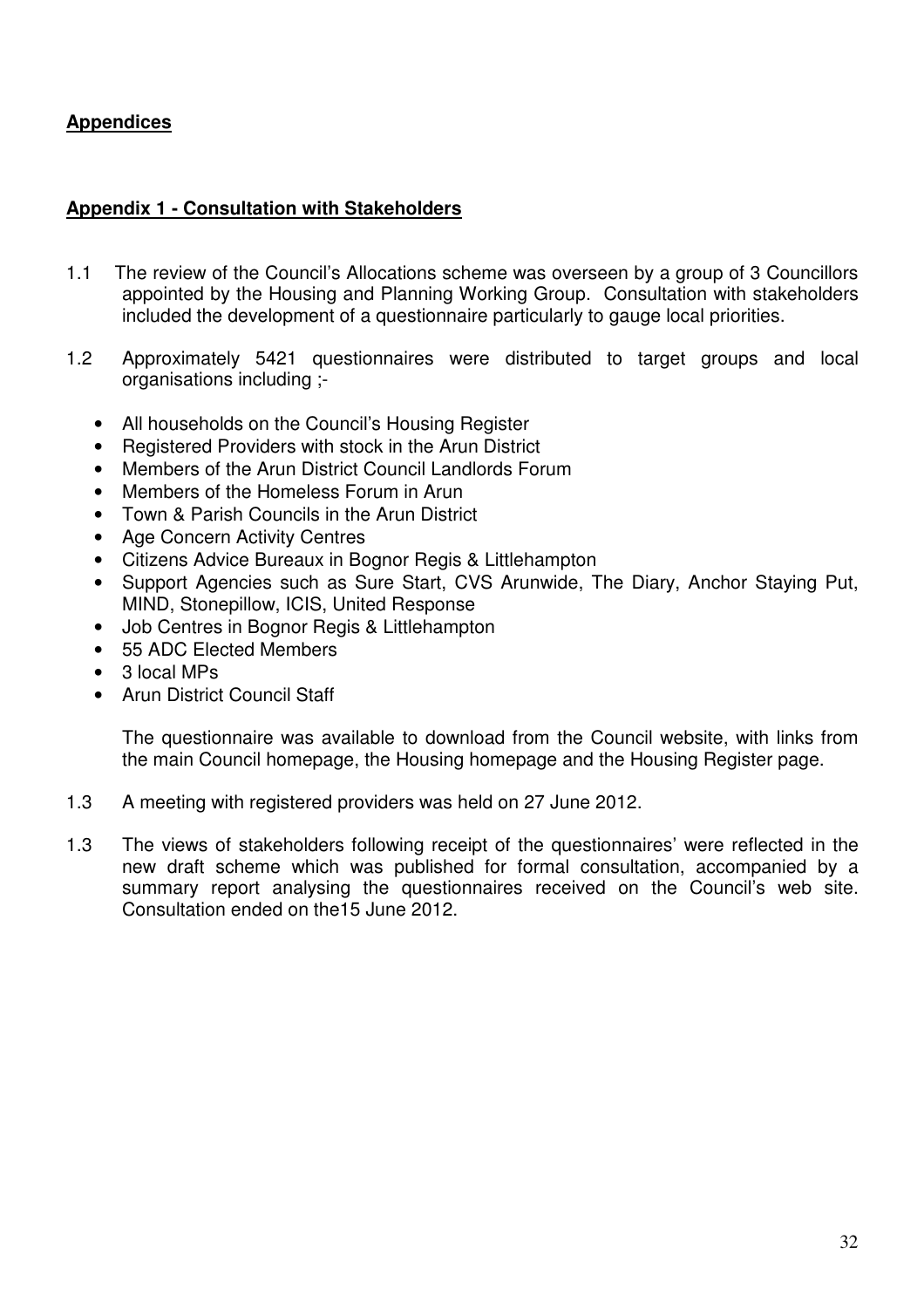# **Appendix 2 –Service Standards**

Arun District Council will:-

- Register applications within 14 working days
- Process change in circumstances within 14 working days
- Reply to letters within 10 working days
- Answer phone calls within 30 seconds
- Provide advice to applicants to help them with bidding choices over the
- phone, by e-mail and face to face
- Wear ID at all times including when visiting
- Deal with all enquiries in a fair and sensitive manner
- Advertise vacant properties for a minimum of 5 days
- Provide reliable information on when a property will be available to let
- Advise you of your right to request a review of a decision in accordance with the details contained within Appendix 3

An applicant is required to:-

- Keep the Council informed of any changes of circumstances
- Ensure that the Council have an up to date address
- Reply to requests for information as quickly as possible
- Treat Arun District Council staff with courtesy
- Give accurate information regarding personal circumstances.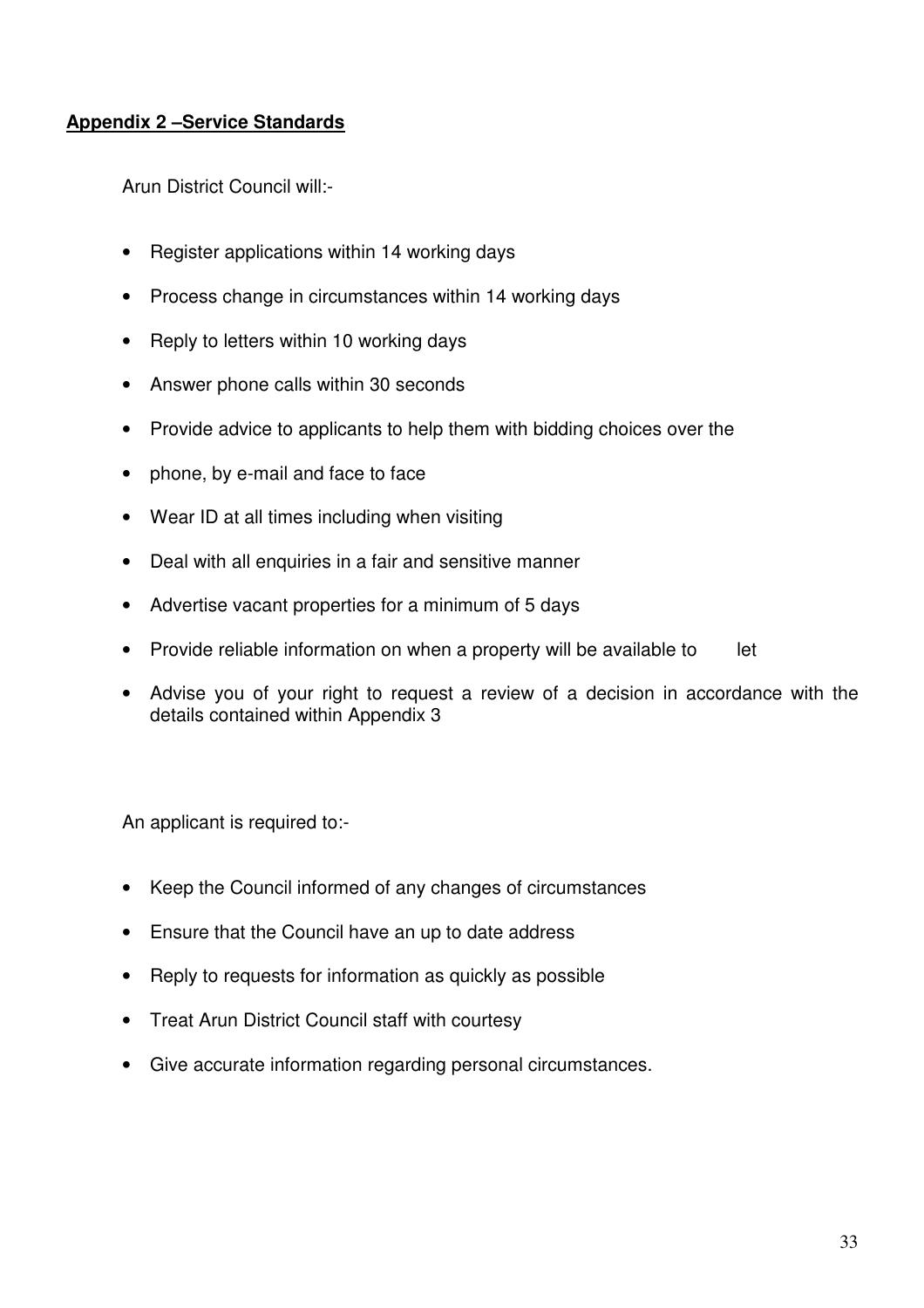## **Appendix 3 - Review and Appeal Procedures**

- 1.1 In certain circumstances an applicant may request a review of the Council's decision concerning their housing application. Following a decision, if an applicant remains dissatisfied, they can ask for the decision to be reviewed by the Housing Allocations Appeals Panel.
- 1.2 In what circumstances can a request for a review be made?

Applicants may only request a review in the following circumstances;-

|    | <b>Circumstances</b><br>for<br>requesting<br>a | <b>Scheme reference</b> |
|----|------------------------------------------------|-------------------------|
|    | review                                         |                         |
|    | Applicant disagrees with the decision to       | Para 8.2.6 Page 6       |
|    | change their joint application to a sole       |                         |
|    | application                                    |                         |
| 2. | Applicant disagrees with the decision to       | Para 8.7 Page 10        |
|    | exclude or suspend their application           |                         |
| 3. | Applicant disagrees with the assessment        | Para 9.7 Page 13        |
|    | of their housing need, local priority and      |                         |
|    | local connection                               |                         |
| 4. | Applicant's disagrees with<br>the              | Para 9.10 Page 13       |
|    | assessment of need following a change in       |                         |
|    | their housing circumstances                    |                         |
| 5. | Applicant disagrees with the decision to       | Para 9.14 Page 14       |
|    | remove or defer their application from the     |                         |
|    | register                                       |                         |
| 6. | Applicant disagrees with the Council's         | Para 13.11 Page 28      |
|    | direct letting decision to them                |                         |

- 1.4 A request for a review must be made within 21 days from the day on which the applicant received notification of the Council's decision. The Council has the discretion to extend the time limit if it considered this would be reasonable.
- 1.5 Requests for a review may be made verbally or in writing. Applicants will be asked to explain why they consider the Council's decision to be unreasonable, and to provide any additional evidence required.
- 1.6 A Council manager senior to the officer making the original decision and who was not involved in making the decision will carry out the review.
- 1.7 The Council will carry out a review and respond to the applicant within 8 weeks of the review request being received. Applicants will be advised if for any reason the decision is going to be delayed.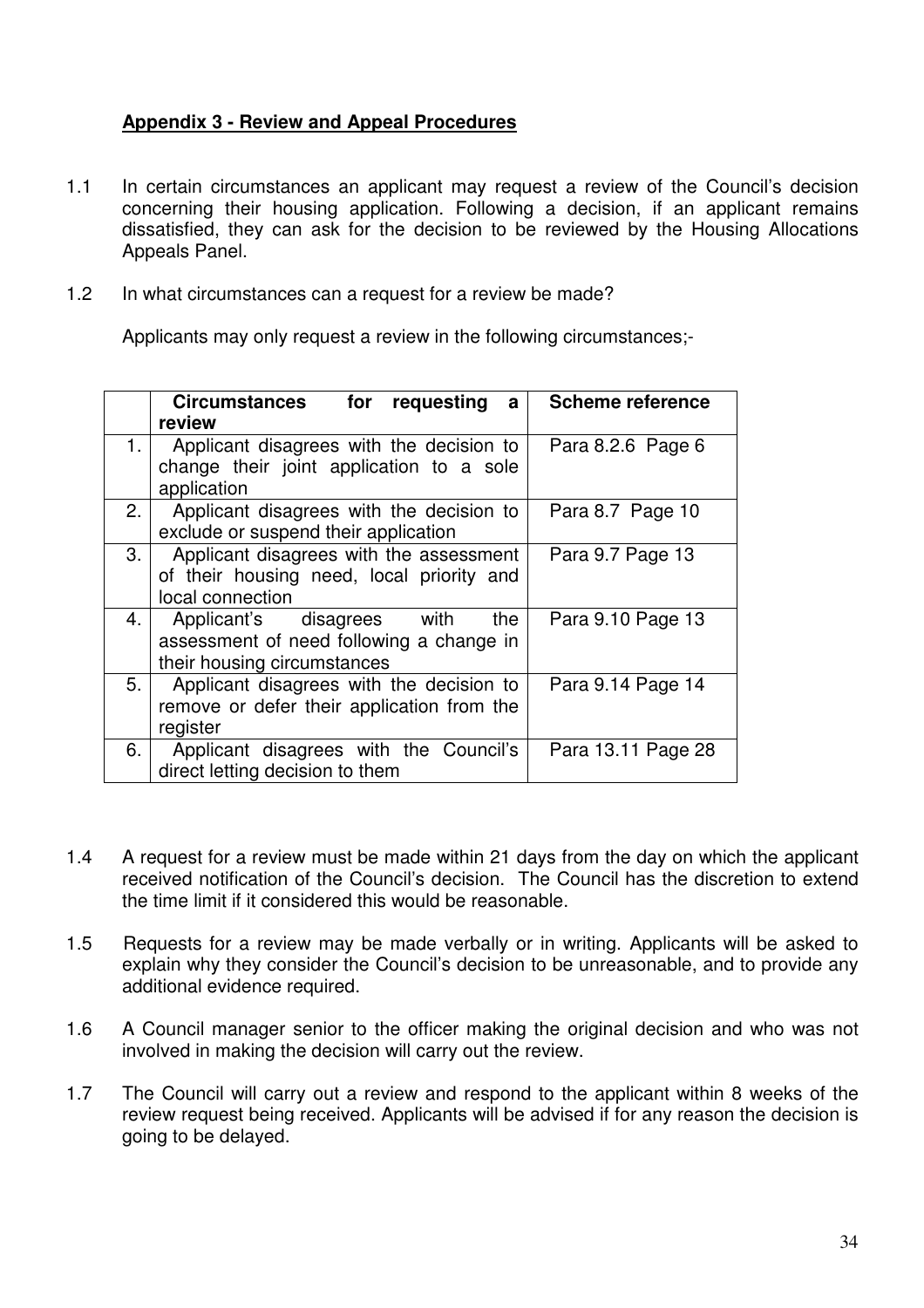1.8 What happens if the applicant disagrees with the decision?

The applicant has a final right of appeal to the Housing Appeals Panel which comprises three Arun District Councillors. The panel will be supported by a senior member of staff who has not been involved in the original decision.

- 1.9 A request for an appeal must be made within 21 days from the day on which the applicant received notification of the Council's review decision. The Council has the discretion to extend the time limit if it considered this would be reasonable.
- 1.9 Any request for an appeal must be on the basis that the published policy has not been applied correctly to the household's circumstances. If the applicant wishes to challenge the Allocations Scheme itself they are advised to seek independent legal advice.
- 1.10 Requests for an appeal may be made verbally or in writing, applicants will be asked to explain why they consider the Council's decision to be unreasonable. Applicants may present their case to the panel in person and may be accompanied by a relative or friend but may not be formally represented by a third party.
- 1.11 The Council will carry out an appeal hearing and respond to the applicant within 8 weeks of the appeal request being received. Applicants will be advised if for any reason the decision is going to be delayed
- 1.12 If the applicant remains dissatisfied with the Council's decision they will be advised that they have the right to refer their case to the Local Government Ombudsman service or equivalent and/or to seek specialist advice.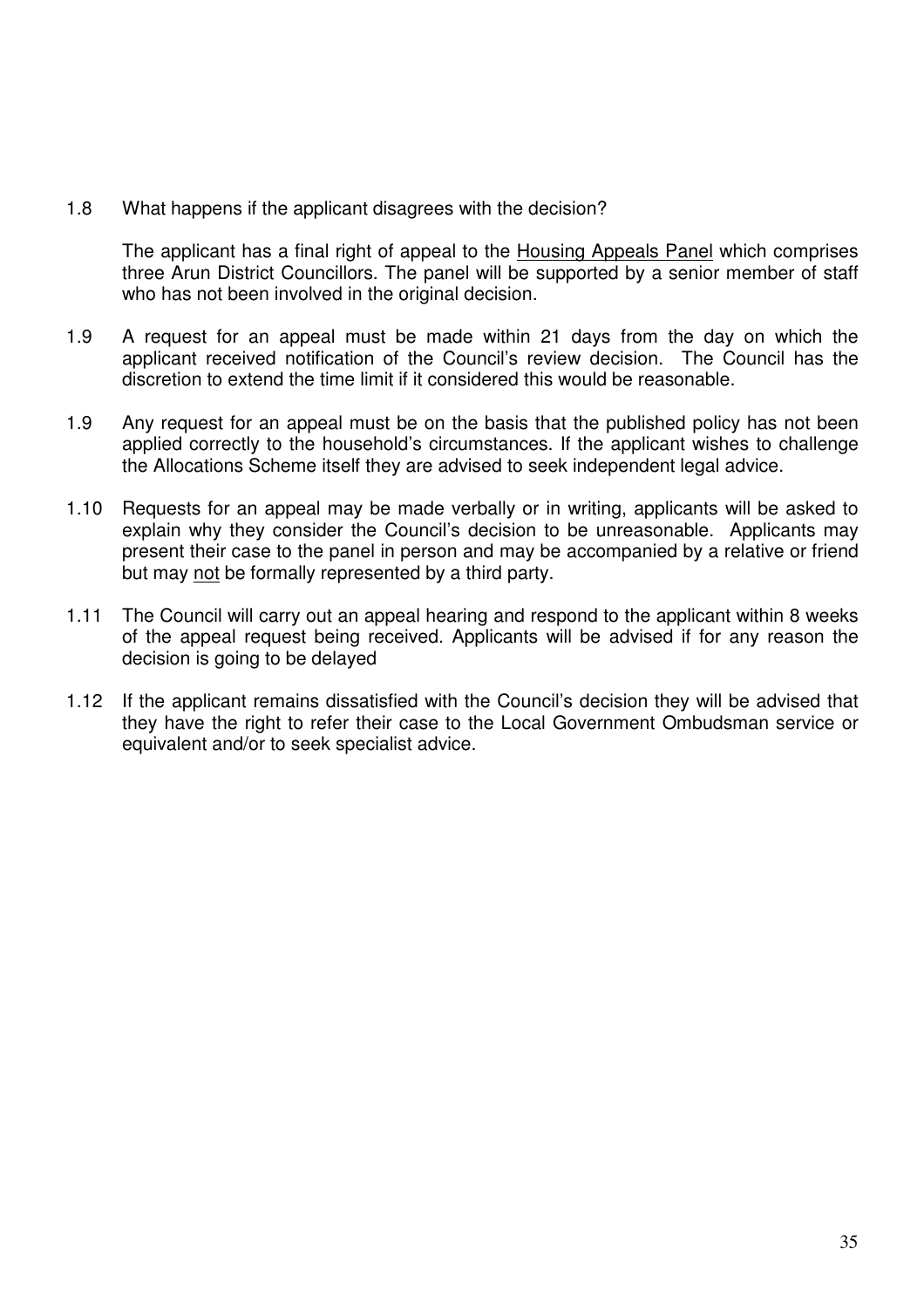# **Appendix 4 - Verification Checklist**

## **No allocations will be made until the applicant has provided all the personal verification listed below if applicable.**

Your identity and that of the people in your household (birth certificate, passport, driving licence or similar)

Proof of any children you are responsible for i.e. Child Benefit notification

Proof of where you live and any non-dependents wishing to be housed with you (utility bills etc.)

Proof of any income and savings

Proof of any benefits which you receive

A copy of your present Tenancy Agreement

A Completion Statement if you have sold a property within the last 5 years

Proof of Right to Reside in the UK